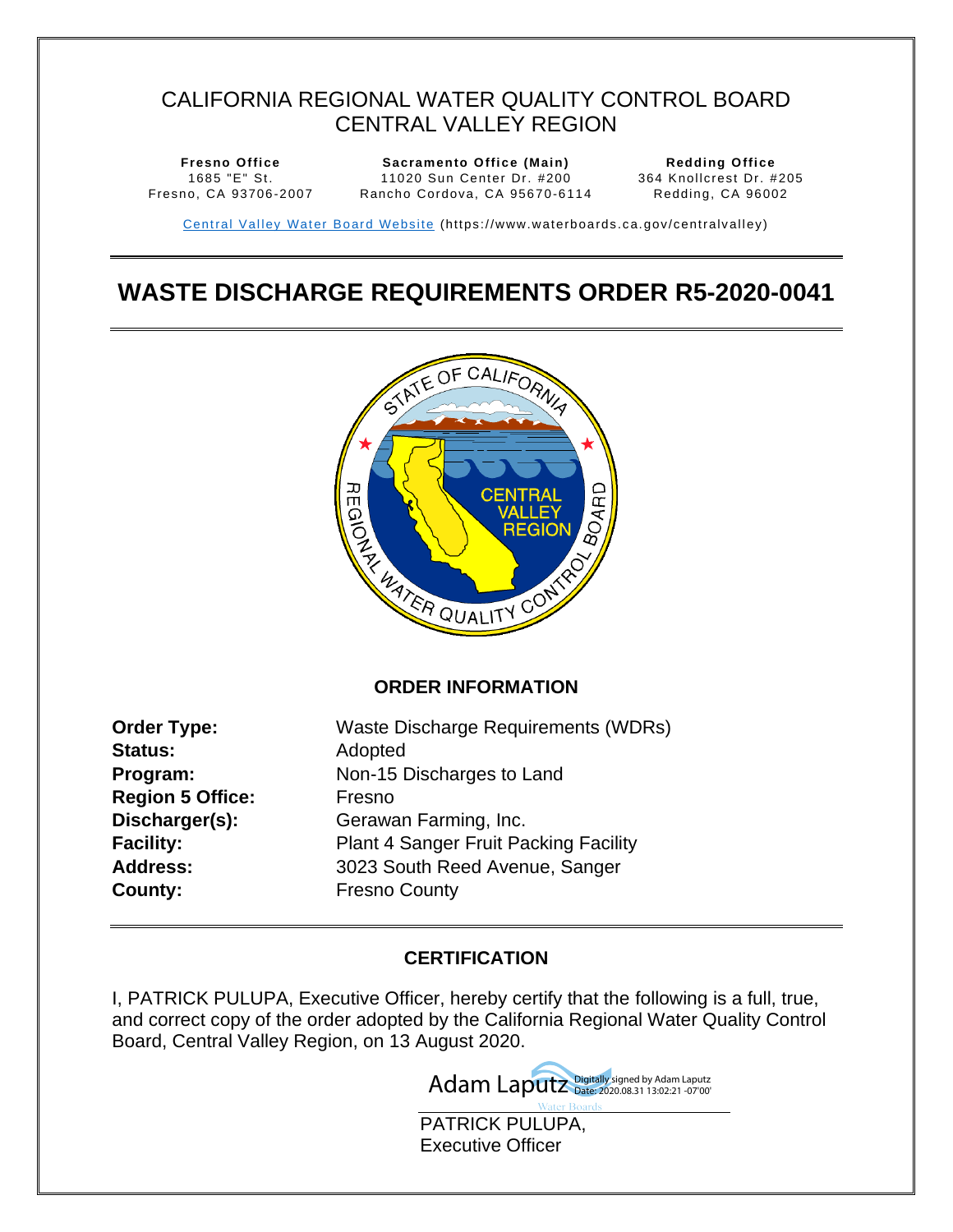# **TABLE OF CONTENTS**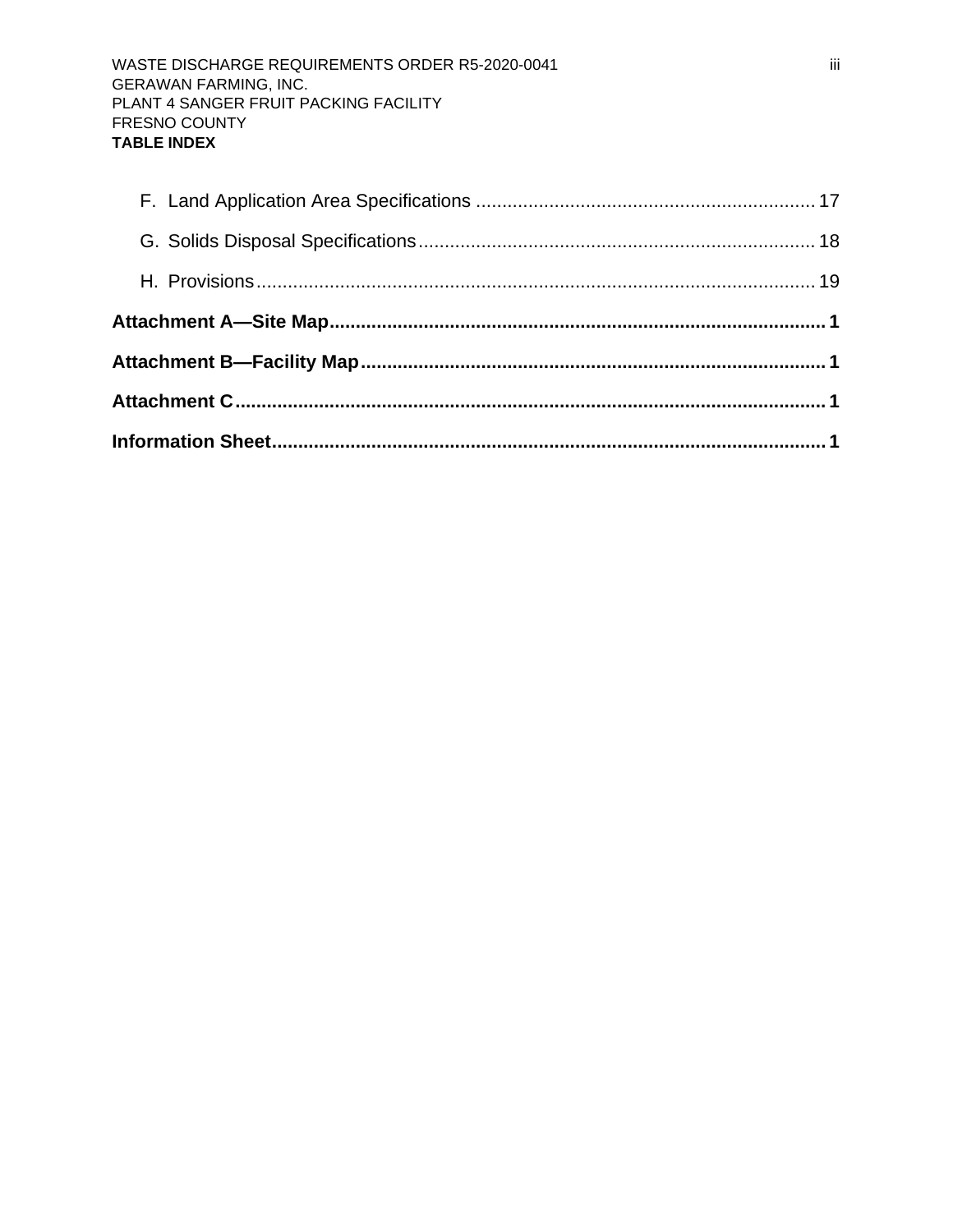# **GLOSSARY**

<span id="page-3-0"></span>

| Antidegradation Policy Statement of Policy with Respect to Maintaining High<br>Quality Waters in California, State Water Board<br>Resolution 68-16 |
|----------------------------------------------------------------------------------------------------------------------------------------------------|
|                                                                                                                                                    |
|                                                                                                                                                    |
|                                                                                                                                                    |
| Celsius                                                                                                                                            |
|                                                                                                                                                    |
| Resources Code section 21000 et seq.                                                                                                               |
| <b>CEQA GuidelinesCalifornia Code of Regulations, Title 14, section</b><br>15000 et seq.                                                           |
|                                                                                                                                                    |
|                                                                                                                                                    |
|                                                                                                                                                    |
|                                                                                                                                                    |
|                                                                                                                                                    |
|                                                                                                                                                    |
|                                                                                                                                                    |
|                                                                                                                                                    |
|                                                                                                                                                    |
|                                                                                                                                                    |
|                                                                                                                                                    |
|                                                                                                                                                    |
|                                                                                                                                                    |
|                                                                                                                                                    |
|                                                                                                                                                    |
|                                                                                                                                                    |
|                                                                                                                                                    |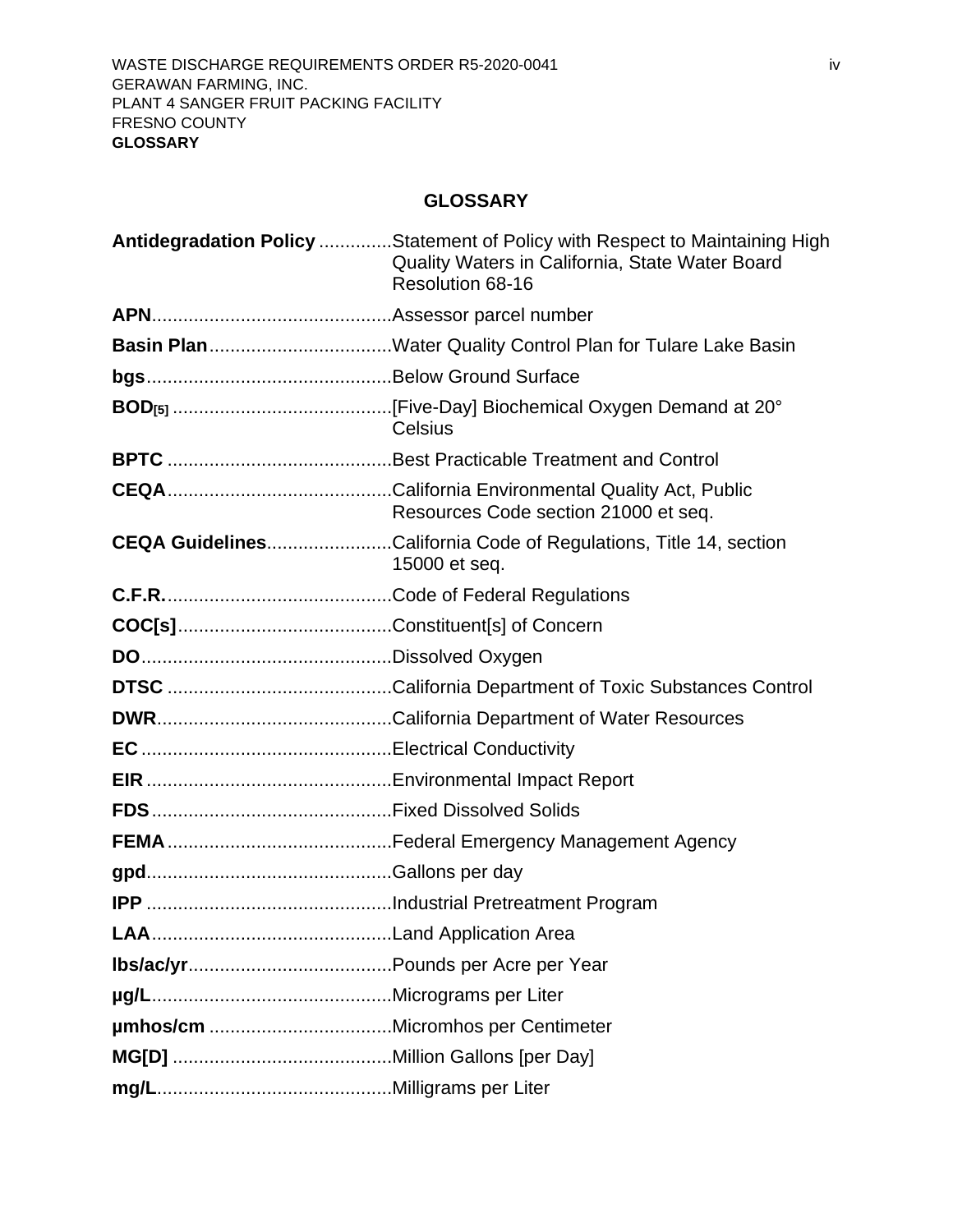| Recycled Water Policy Policy for Water Quality Control for Recycled Water,<br>State Water Board Resolution 2009-0011, as<br>amended per Resolutions 2013-0003 and 2018-0057 |
|-----------------------------------------------------------------------------------------------------------------------------------------------------------------------------|
|                                                                                                                                                                             |
|                                                                                                                                                                             |
|                                                                                                                                                                             |
|                                                                                                                                                                             |
|                                                                                                                                                                             |
|                                                                                                                                                                             |
|                                                                                                                                                                             |
|                                                                                                                                                                             |
|                                                                                                                                                                             |
|                                                                                                                                                                             |
| <b>Unified GuidanceStatistical Analysis of Groundwater Monitoring Data at</b><br>RCRA Facilities, Unified Guidance (USEPA, 2009)                                            |
|                                                                                                                                                                             |
|                                                                                                                                                                             |
|                                                                                                                                                                             |
|                                                                                                                                                                             |
|                                                                                                                                                                             |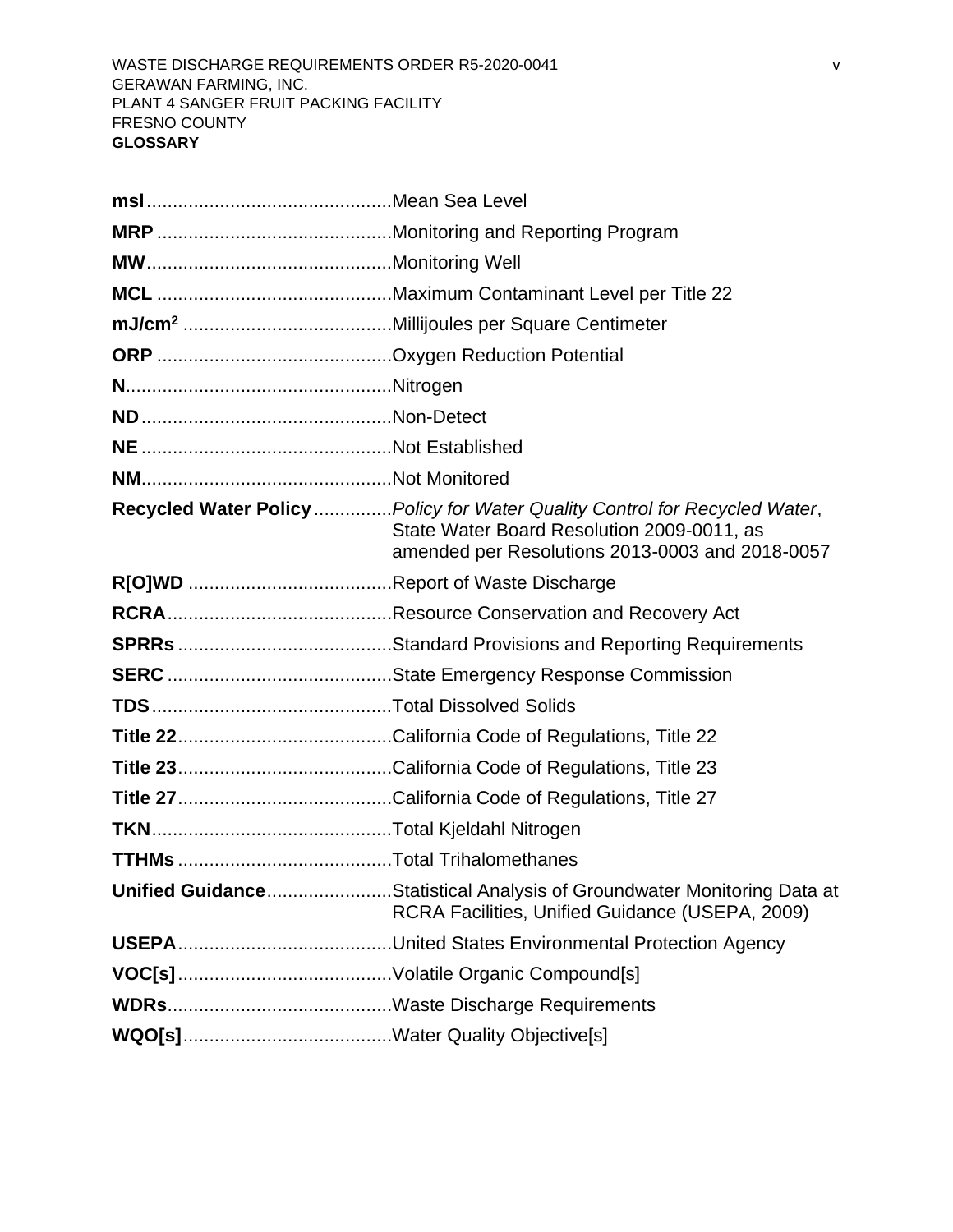#### **FINDINGS**

<span id="page-5-0"></span>The Central Valley Regional Water Quality Control Board (Central Valley Water Board) hereby finds as follows:

#### **Introduction**

- <span id="page-5-1"></span>1. On 21 June 2019, EMKO Environmental, Inc. submitted a RWD, on behalf of Gerawan Farming, Inc. (Gerawan or Discharger), to apply for WDRs for the Plant 4 Sanger Fruit Packing Facility (Plant 4 or Facility) in Fresno County as shown in **Attachment A** (Site Map). A revised RWD with an updated water balance was submitted on 28 August 2019.
- 2. Plant 4 is at 3023 South Reed Avenue in Sanger on a portion of APN 333-130-44 as shown in **Attachment B** (Facility Map). Plant 4 packs whole peaches, plums, and nectarines. The packing process includes washing, sorting, and grading the fruit, and packing occurs from about early May through late September, or approximately 120 days.
- 3. As the Facility's owner and operator, the Discharger is responsible for compliance with the WDRs prescribed in this Order.
- 4. The following materials are attached and incorporated as part of this Order:
	- a. Attachment A Site Map
	- b. Attachment B Facility Map
	- c. Attachment C Requirements for Monitoring Well Installation Workplans and Monitoring Well Installation Reports
	- d. Standard Provisions and Reporting dated 1 March 1991 (SPRR's)
	- e. Information Sheet
- 5. Also attached is **MRP [R5-2020-0](#page-0-1)041**, which requires monitoring and reporting for discharges regulated under these WDRs.

#### **Existing Facility and Discharge**

- <span id="page-5-2"></span>6. Wastewater generated by the fruit processing at Plant 4 is discharged to an unlined, 4-million-gallon evaporation/percolation pond, constructed below grade with a 24-inch above grade earthen berm around the edges of the pond.
- 7. The amount of water used at the Facility varies from about 14,000 to 130,000 gpd. The RWD indicates the average discharge will be about 95,000 gpd of wastewater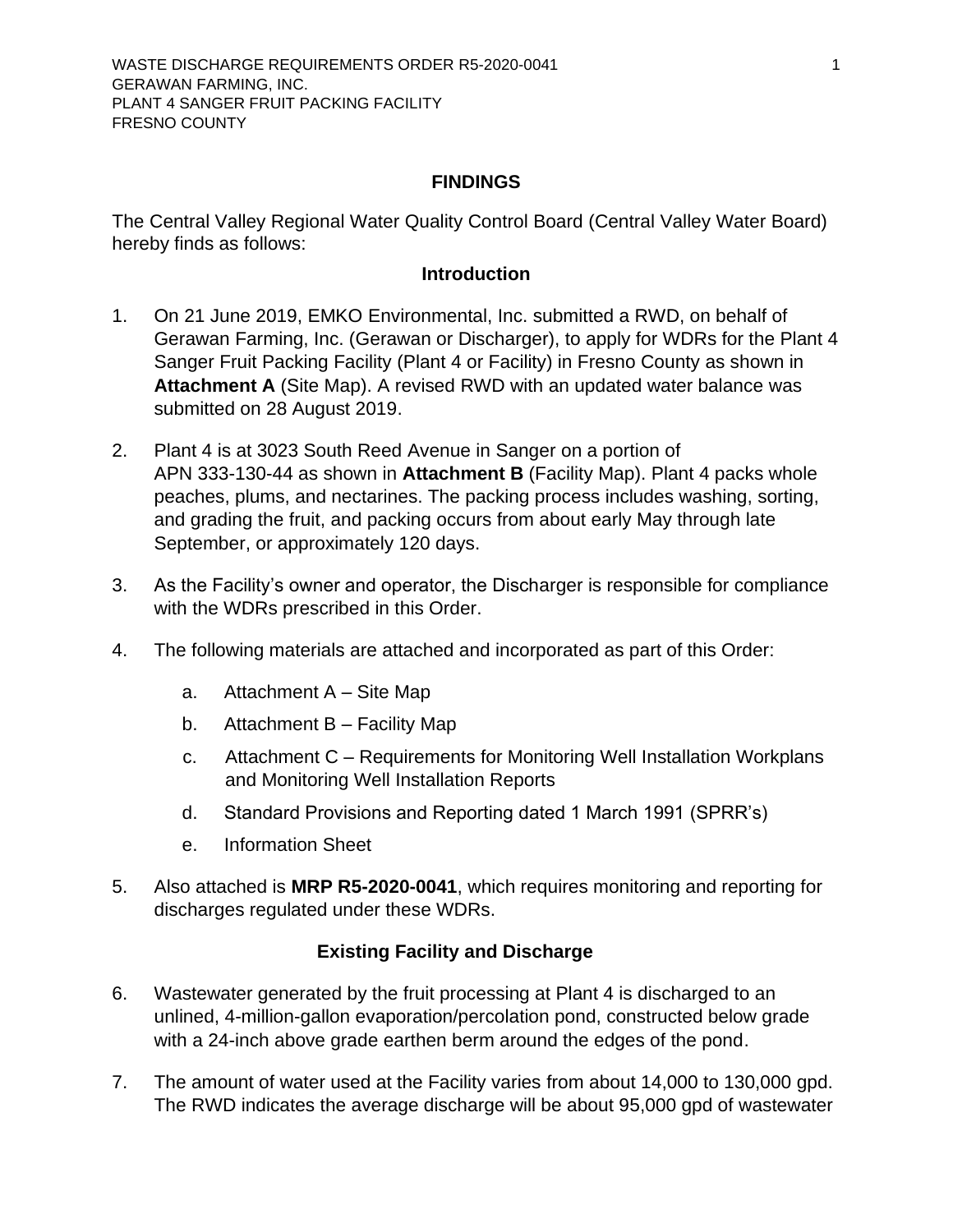or about 11.4 million gallons per season (about 120 days). The RWD conservatively assumes that 100 percent of the water used becomes wastewater.

- 8. According to the RWD, fruit processing wastewater is not comingled with any other water from the Facility other than rainfall from the roof of the Facility.
- 9. Chemicals used in the wash process include:
	- Sodium hypochlorite (100 parts per million [ppm] total chlorine in water);
	- Citric acid (pH adjustment); and
	- Fruit wash soap (peaches only).
- 10. The following products are applied to the fruit following washing:
	- A mineral oil-based fruit coating; and
	- Postharvest fungicide (fludioxonil and propiconazole).
- 11. Several cleaners and sanitizers are used daily for the equipment as listed below:
	- Quaternary ammonium;
	- Isopropyl alcohol;
	- Chlorine based sanitizers;
	- Detergents; and
	- Neutral soaps.
- 12. Source water for Plant 4 is obtained from a primary supply well (SW-01) located approximately 1,000 feet west of the evaporation pond (Attachment B). A backup or secondary supply well is just south of the evaporation pond (Attachment B). Both supply wells are completed to a depth of 213 feet and screened from 100 feet to 213 feet below ground surface. Source water samples were collected and analyzed from the primary source water well on 15 May 2019 and 3 June 2019. Effluent samples were collected on 3 and 4 June 2019. The analytical results are summarized in Tables 1 and 2.
- 13. The May 2019 source water sample and both of the June 2019 effluent samples were analyzed for volatile organic compounds, specifically total trihalomethanes or TTHMs. The results are summarized in Table 1. Constituent concentrations shown in bold exceed their respective MCLs.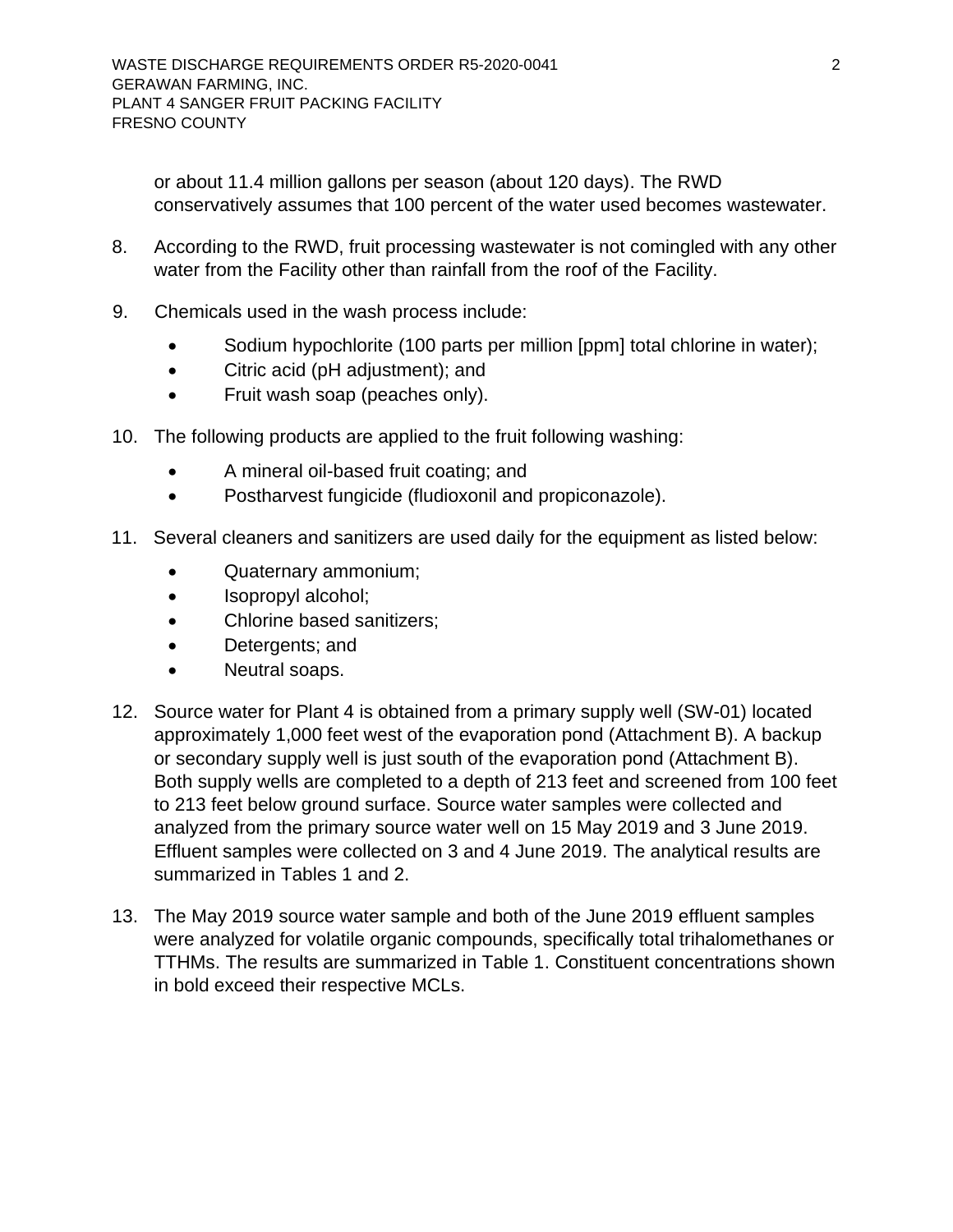| <b>Constituent</b>   | <b>Units</b> | <b>Source</b><br><b>Water</b> | <b>Effluent</b> | <b>Effluent</b> | <b>MCL</b> |
|----------------------|--------------|-------------------------------|-----------------|-----------------|------------|
| Date Sampled         |              | 5/15/19                       | 6/3/19          | 6/4/19          |            |
| <b>TTHMs</b>         | $\mu$ g/L    | < 0.5                         | 118             | 3,442           | 80         |
| <b>Bromoform</b>     | $\mu$ g/L    | < 0.5                         | 0.58            | 1.0             |            |
| Chloroethane         | $\mu$ g/L    | < 0.5                         | 0.65            | < 0.5           |            |
| Dibromochloromethane | $\mu$ g/L    | < 0.5                         | 13              | 11              |            |
| Bromodichloromethane | $\mu$ g/L    | < 0.5                         | 20              | 130             | ---        |
| Chloroform           | $\mu$ g/L    | 12                            | 84              | 3,300           |            |

**Table 1 – Source Water and Effluent TTHM Results**

- 14. Table 1 shows that TTHMs were detected in both the source water and effluent, but the June 2019 effluent results exceed the MCL for TTHMs of 80 µg/L. There is a significant difference in the concentrations detected between the two effluent samples (118 and 3,442 µg/L), but both are in excess to the 80 µg/L MCL.
- 15. The source water and effluent samples collected in June 2019 were analyzed for general minerals. The results are summarized in Table 2.

| <b>Constituent</b>    | <b>Units</b> | Source Water   Effluent   Effluent |        |        | <b>MCL</b>    |
|-----------------------|--------------|------------------------------------|--------|--------|---------------|
| Date                  |              | 6/3/19                             | 6/3/19 | 6/4/19 |               |
| EC                    | umhos/cm     | 450                                | 590    | 790    | 900/1600/2200 |
| <b>TDS</b>            | mg/L         | 320                                | 460    | 530    | 500/1000/1500 |
| <b>FDS</b>            | mg/L         | 220                                | 280    | 410    |               |
| Chloride              | mg/L         | 6.7                                | 42     | 82     | 250/500/600   |
| Sodium                | mg/L         | 17                                 | 89     | 92     |               |
| Sulfate               | mg/L         | 50                                 | 54     | 50     | 250/500/600   |
| Alkalinity            | mg/L         | 130                                | 130    | 150    |               |
| Bicarbonate           | mg/L         | 130                                | 130    | 150    |               |
| pH                    | s.u.         | 7.6                                | 7.7    | 7.5    |               |
| Fluoride              | mg/L         | < 0.1                              | 0.22   | 0.16   |               |
| <b>BOD</b>            | mg/L         | < 0.1                              | 62     | < 0.1  |               |
| Nitrate (as N)        | mg/L         | 9.6                                | 9.9    | 9.1    | 10            |
| <b>TKN</b>            | mg/L         | < 1.0                              | 1.2    | 1.6    | ---           |
| <b>Total Nitrogen</b> | mg/L         | 9.6                                | 11.1   | 10.7   |               |

**Table 2 – Source Water and Effluent General Mineral Results**

16. Source water and effluent monitoring data shows EC results were less than the recommended secondary MCL of 900 µmhos/cm. The effluent TDS result from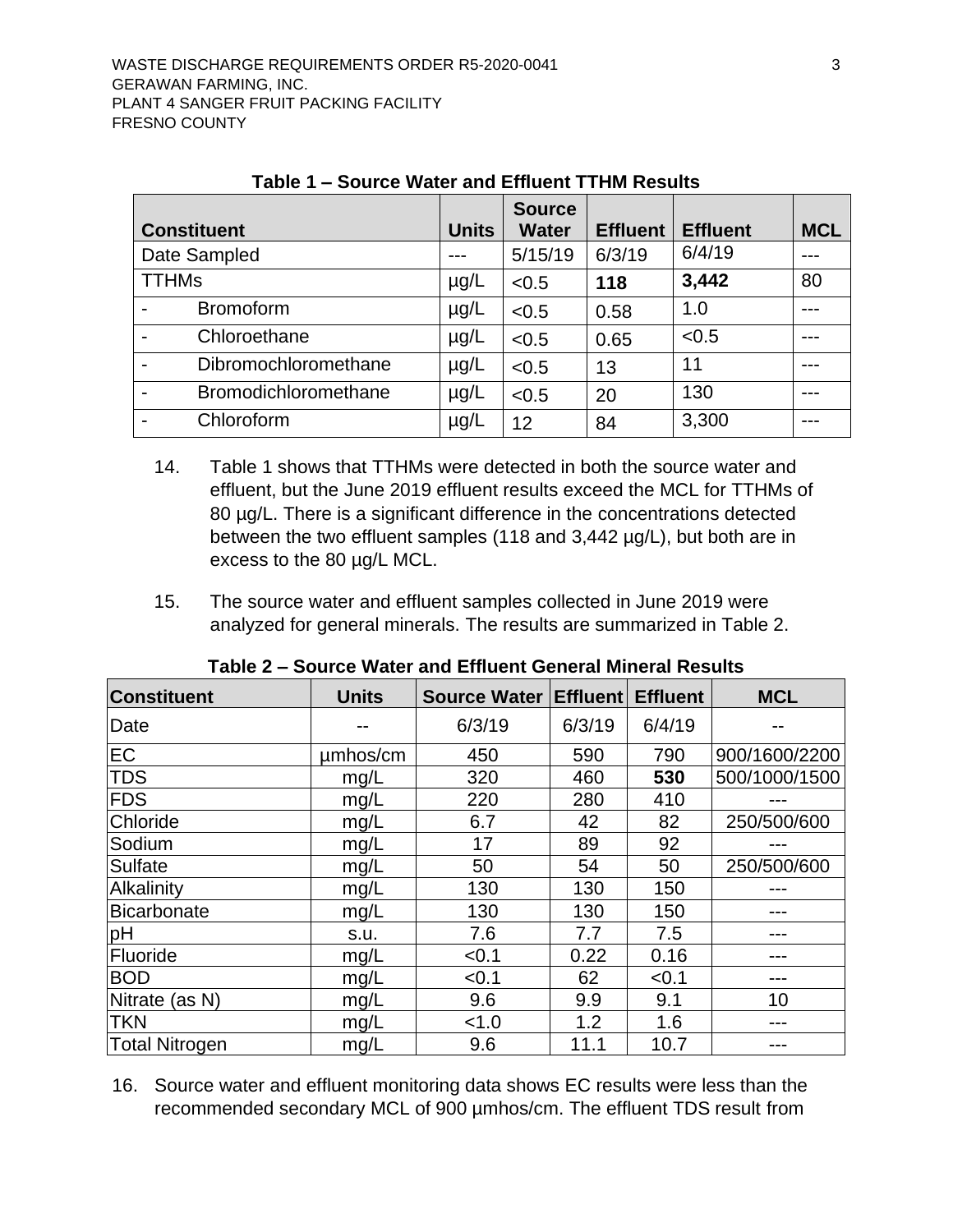4 June 2019 (530 mg/L) exceeds the secondary recommended MCL of 500 mg/L; however, the 3 June 2019 effluent result (460 mg/L) was less than secondary recommended MCL. Nitrate as nitrogen results were less than 10 mg/L and similar to the June 2019 source water sample result of 9.6 mg/.

### **Water Reuse Considerations**

<span id="page-8-0"></span>17. In a 20 August 2019 letter to Gerawan, Central Valley Water Board staff requested Gerawan evaluate the potential to land apply wastewater in the area surrounding Plant 4. Gerawan submitted a 19 February 2020 letter indicating wastewater could not be used for land application of the surrounding orchards due the Facility's fluctuating wastewater volumes. The variability in flow reportedly would make it difficult for wastewater to be used for irrigation purposes. Also, Gerawan notes that the irrigation system for the surrounding orchards is also used for foliar and fruit spray applications and the wastewater cannot be used for that purpose due to potential "biological hazards." While this Order does not specifically require Gerawan to reuse the Facility's wastewater, Provision H.6 allows the Gerawan to pursue reuse (or pond lining) in lieu of installing a groundwater monitoring well network.

### **Site Specific Conditions**

- <span id="page-8-1"></span>18. The site elevation is about 360 feet above mean seal level and the natural land surface slopes gently to the southwest. The nearest surface water is the Fink Ditch, which is about 1,250 feet west of Plant 4. The Byrd Slough and the Kings River are about 1.1 and 1.5 miles, respectively, west of Plant 4.
- 19. Plant 4 is in an arid climate characterized by hot dry summers and mild winters. The rainy season generally extends from November through March. Occasional rains occur during the spring and fall months, but summer months are dry. Average annual precipitation and evaporation in the discharge area are about 11 inches and 63 inches, respectively, according to information published by California Department of Water Resources (DWR).
- 20. Land uses in the vicinity of Plant 4 are primarily agricultural and industrial. The land for the Carmelita Mine is adjacent Plant 4 to the west. It has yet to be mined and contains fruit trees at this time. The Wine Company's Franzia Sanger winery is directly adjacent and across South Reed Avenue to the east. The City of Sanger is about five miles west of Plant 4. The primary crops grown within five miles of the Facility include plums, vineyards, peaches, nectarines, and almonds according to DWR land use data published in 2009. Irrigation water is supplied primarily by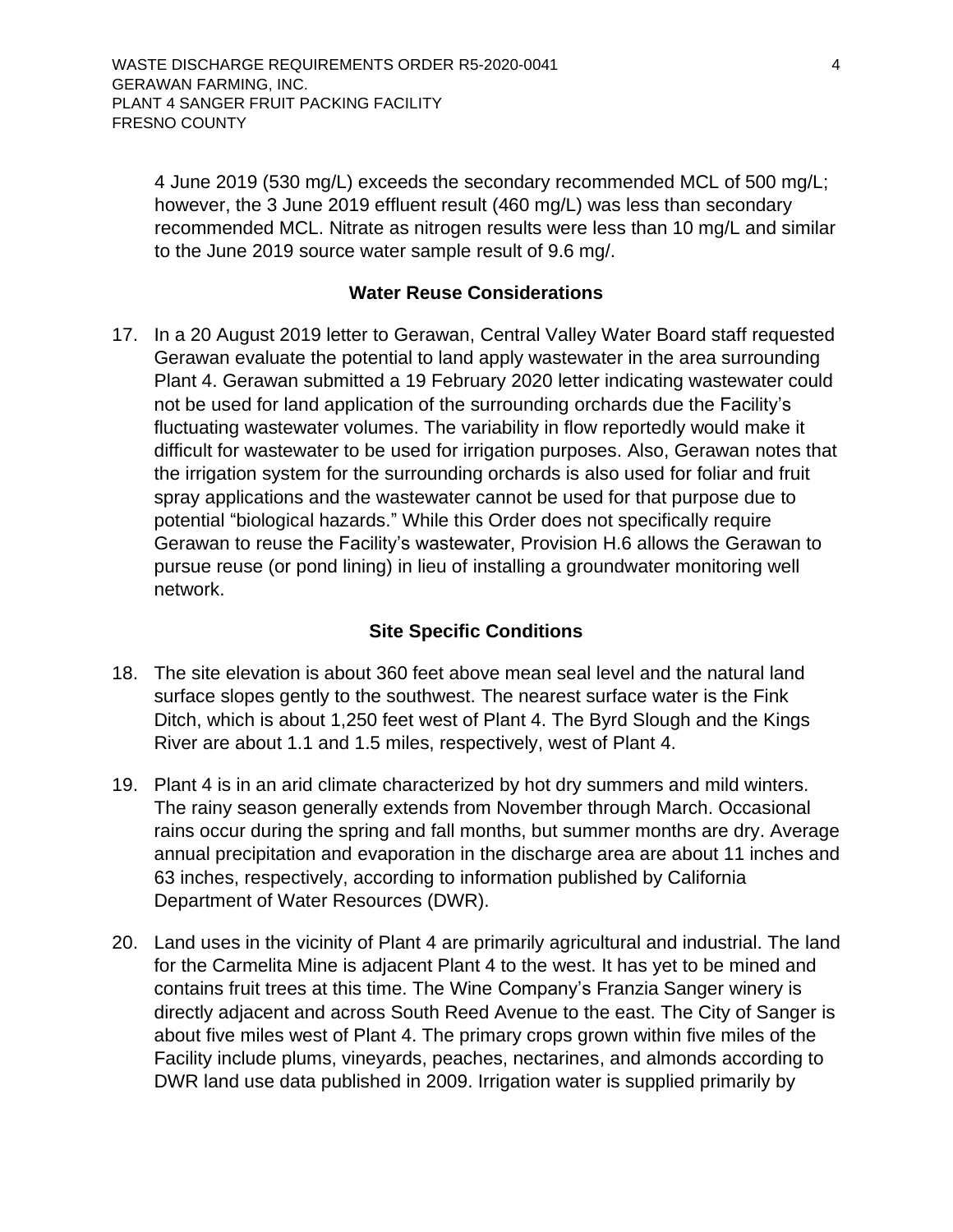groundwater, and Plant 4 is just within the northern boundaries of the Alta Irrigation District.

- 21. Soils in the vicinity of Plant 4 are predominately Hanford Fine Sandy Loam and Grangeville Fine Sandy Loam with gravelly substratum, according to the Web Soil Survey published by the United States Department of Agriculture, Natural Resources Conservation Service. Hanford Sandy Loam and Grangeville Fine Sandy Loam have land capacity classification of 2s. Soils with "Class 2" have moderate limitations that restrict the choice of plant or that require moderate conservation practices. The subclass "s" indicates that soils have limitations within the root zone, such as shallowness of the root zone, a high content of stones, a low available water capacity, low fertility, and excessive salinity or sodicity.
- 22. According to the Federal Emergency Management Agency (FEMA) Flood [Insurance Rate Map](https://msc.fema.gov/portal) (https://msc.fema.gov/portal), Plant 4 is in Zone X. This area is outside the 500-year floodplain.

### **Groundwater Conditions**

- <span id="page-9-0"></span>23. The RWD for Plant 4 indicates the depth to groundwater was 32 feet bgs in 2009 and that groundwater levels have varied in the past. The direction of groundwater flow is to the southeast. There are shallow groundwater monitoring wells in the immediate vicinity of Plant 4. The Carmelita Mine property has monitoring well MW-B set directly upgradient and north of Plant 4 . The depth to groundwater in June 2009 for Carmelita Mine MW-B was 19 feet bgs. Additionally, Franzia Sanger Winery monitoring well's MW-5, MW-6, and MW-7 had a groundwater depth ranging from 33 to 40 feet bgs during the first three 2019 quarterly monitoring events in 2019. According to the [California DWR Groundwater Information Center](https://gis.water.ca.gov/app/bbat/)  [Interactive Map Application](https://gis.water.ca.gov/app/bbat/) (https://gis.water.ca.gov/app/bbat/), depth to groundwater in the vicinity of the Facility is approximately 60 feet bgs, and shows regional groundwater flow direction is to the south/southeast.
- 24. The proposed Carmelita Mine has a groundwater monitoring well network consisting of three monitoring wells (MW-A, MW-B, and MW-C). Monitoring well MW-A is the upgradient well and MW-B and MW-C are the downgradient wells for the proposed mining operation. All three wells are upgradient of Plant 4 and MW-B was installed just north of Plant 4 along its northern boundary. Mining activities at the Carmelita Mine have not begun, and these wells, especially MW-B, could provide undisturbed upgradient groundwater monitoring for Plant 4. Groundwater quality below the Carmelita Mine based on a sample collected on 10 June 2009, is tabulated in Table 3 below.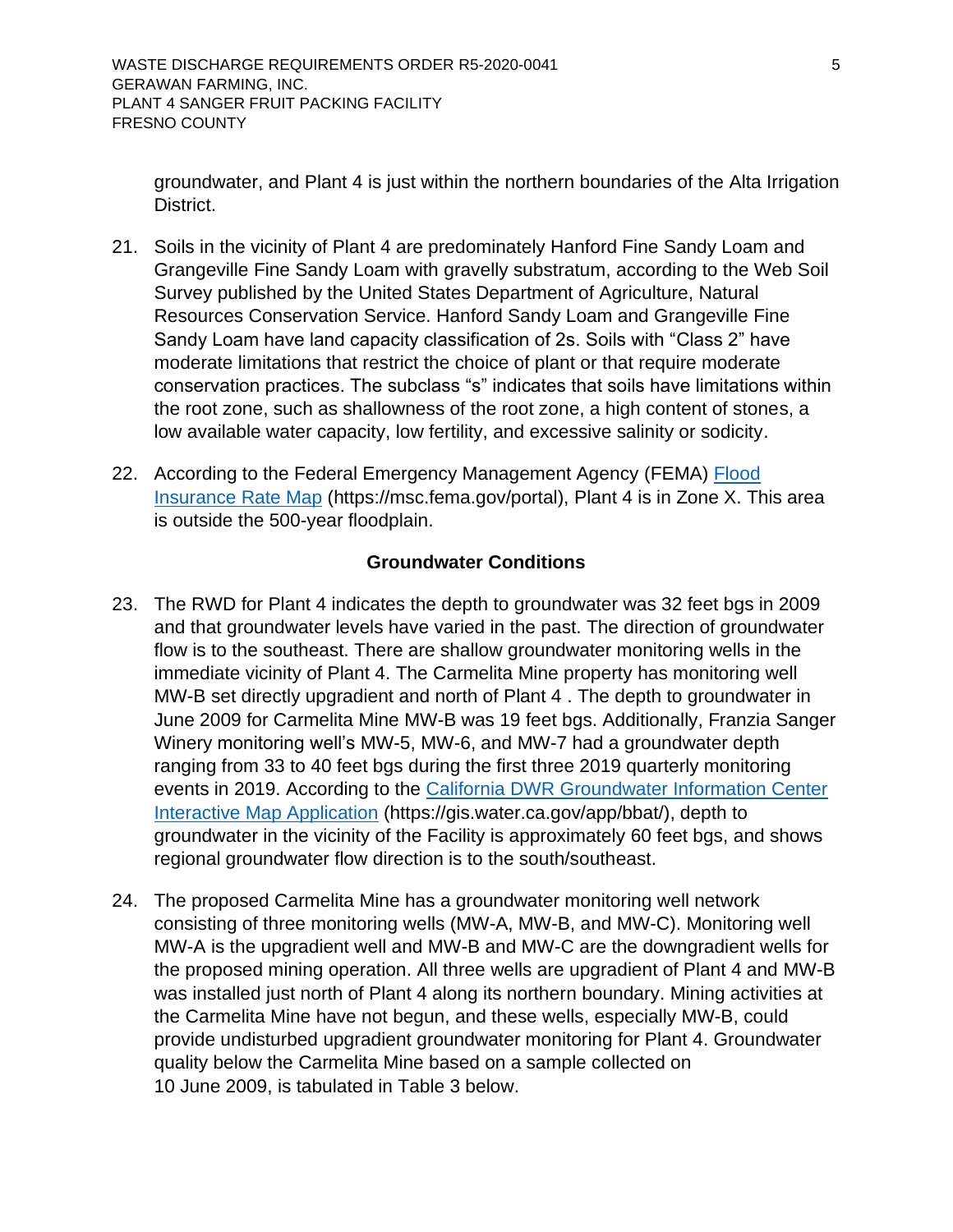| Constituent | <b>Units</b> | MW-A | MW-B | MW-C   | <b>MCL</b> |
|-------------|--------------|------|------|--------|------------|
| EC          | umhos/cm     | 98   | 454  | 571    | 900/1600   |
| <b>TDS</b>  | mg/L         | 80   | 310  | 370    | 500/100    |
| Bicarbonate | mg/L         | 50   | 140  | 160    | na         |
| Calcium     | mg/L         | 9    | 40   | 48     | na         |
| Iron        | mg/L         | 0.11 | 0.07 | < 0.05 | 0.30       |

**Table 3 – Carmelita Mine Groundwater Results (June 2009)**

25. Upgradient groundwater quality, based on the data summarized in Table 3, is of good quality with regards to salinity. EC and TDS levels were below water quality objectives.

### **Legal Authorities**

<span id="page-10-0"></span>26. This Order is adopted pursuant to Water Code section 13263, subdivision (a), which provides in pertinent part as follows:

> *The regional board, after any necessary hearing, shall prescribe requirements as to the nature of any proposed discharge, existing discharge, or material change in an existing discharge…, with relation to the conditions existing in the disposal area or receiving waters upon, or into which, the discharge is made or proposed. The requirements shall implement any relevant water quality control plans that have been adopted, and shall take into consideration the beneficial uses to be protected, the water quality objectives reasonable required for that purpose, other waste discharges, the need to prevent nuisance, and the provisions of Section 13241.*

- 27. Compliance with section 13263, subdivision (a), including implementation of applicable water quality control plans, is discussed in the findings below.
- 28. The ability to discharge waste is a privilege, not a right, and adoption of this Order shall not be construed as creating a vested right to continue discharging waste. (Wat. Code, § 13263, subd. (g).)
- 29. This Order and its associated Monitoring and Reporting Program (MRP) are also adopted pursuant to Water Code section 13267, subdivision (b)(1), which provides as follows:

[T]*he regional board may require that any person who has discharged, discharges, or is suspected of having discharged or discharging, or who proposes to discharge waste … shall furnish,*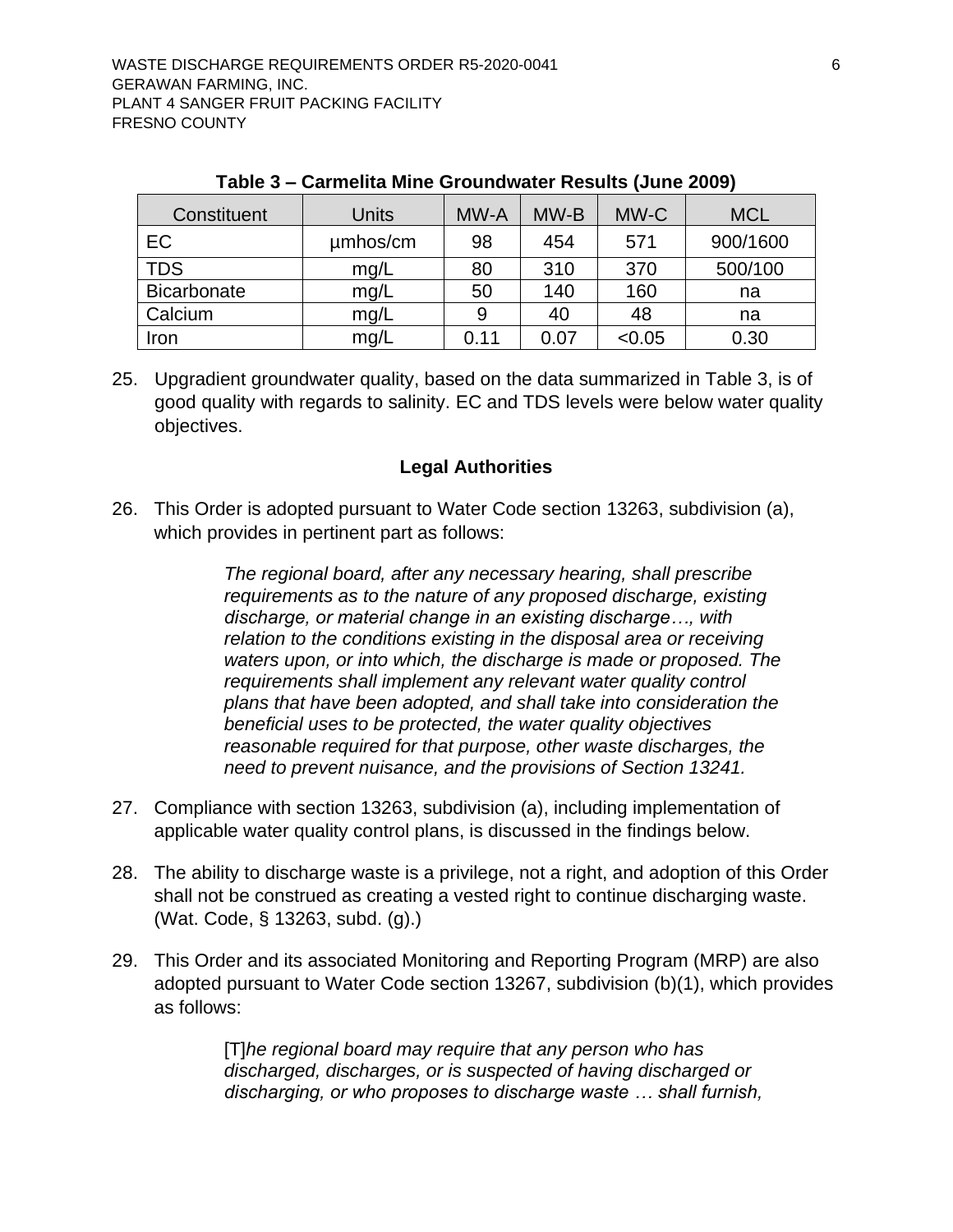*under penalty of perjury, technical or monitoring program reports which the regional board requires. The burden, including costs, of these reports shall bear a reasonable relationship to the need for the report and the benefits to be obtained from the reports. In requiring those reports, the regional board shall provide the person with a written explanation with regard to the need for the reports, and shall identify the evidence that supports requiring that person to provide the reports.*

30. The reports required under this Order, as well as under the separately issued MRP, are necessary to verify and ensure compliance with WDRs. The burden associated with such reports is reasonable relative to the need for their submission.

#### **Basin Plan Implementation**

- <span id="page-11-0"></span>31. Pursuant to Water Code section 13263, subdivision (a), WDRs must "implement any relevant water quality control plans…, and shall take into consideration the beneficial uses to be protected, the water quality objectives reasonably required for that purpose, other waste discharges, the need to prevent nuisance, and the provisions of Section 13241."
- 32. This Order implements the Central Valley Water Board's Water Quality Control Plan for the Tulare Lake Basin (Basin Plan), which designates beneficial uses for surface water and groundwater and establishes water quality objectives (WQOs) necessary to preserve such beneficial uses. (See Wat. Code, § 13241 et seq.)
- 33. Surface drainage from the Facility would be to Valley Floor Waters. The beneficial uses of Valley Floor Waters within the subject hydrologic area (Alta Hydrologic Area No. 551.60) include the following: agricultural supply (AGR); industrial service supply (IND); industrial process supply (PRO); water contact recreation (REC-1); non-water contact recreation (REC-2); warm freshwater habitat (WARM); wildlife habitat (WILD); groundwater recharge (GWR); and preservation and enhancement of rare, threatened, and endangered species (RARE).
- 34. Per the Basin Plan, beneficial uses of underlying groundwater at the Facility and LAA are as follows: municipal and domestic supply (MUN); agricultural supply (AGR); industrial service supply (IND); industrial process supply (PRO); water contact recreation (REC-1), and wildlife habitat (WILD).
- 35. The Basin Plan establishes narrative water quality objectives for chemical constituents, taste and odors, and toxicity. The toxicity objective, in summary, requires that groundwater be maintained free of toxic substances in concentrations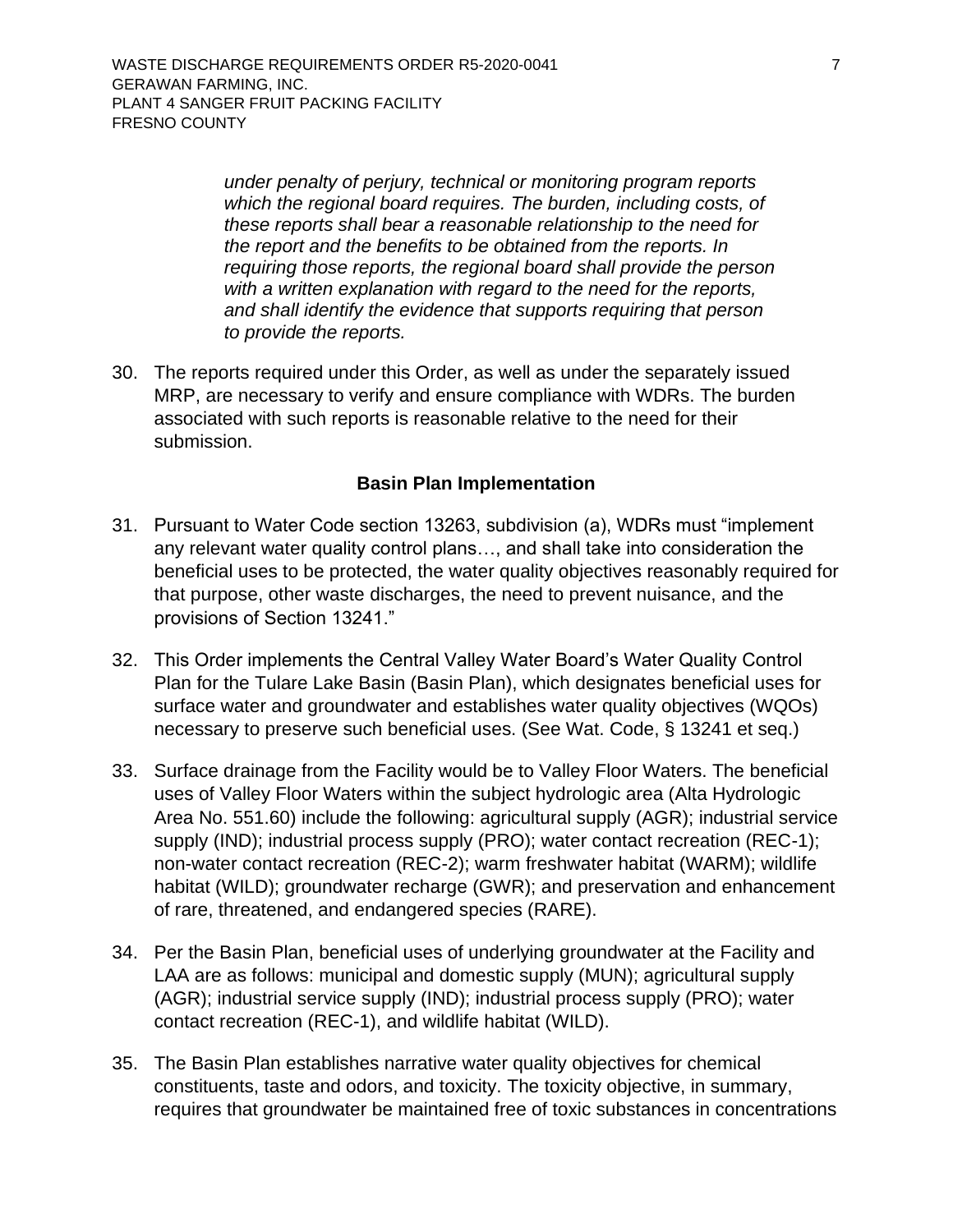that produce detrimental physiological responses in human, plant, animal, or aquatic life associated with designated beneficial uses.

- 36. The Basin Plan's narrative WQO's for chemical constituents require MUN-designated water to at least meet the MCLs specified in California Code of Regulations, title 22 (Title 22). The Basin Plan recognizes that the Central Valley Water Board may apply limits more stringent than MCLs to ensure that waters do not contain chemical constituents in concentrations that adversely affect beneficial uses.
- 37. The narrative WQO for toxicity provides that groundwater shall be maintained free of toxic substances in concentrations producing detrimental physiological responses in human, animal, plant or aquatic life associated with designated beneficial uses.
- 38. Quantifying a narrative WQO requires a site-specific evaluation of those constituents that have the potential to impact water quality and beneficial uses. The Basin Plan states that when compliance with a narrative objective is required to protect specific beneficial uses, the Central Valley Water Board will, on a case-by-case basis, adopt numerical limitations to implement the narrative objective.
- 39. In the absence of specific numerical water quality limits, the Basin Plan methodology is to consider any relevant published criteria. General salt tolerance guidelines, such as *Water Quality of Agriculture* by Ayers and Westcot and similar references indicate that yield reductions in nearly all crops are not evident when irrigation water has an electrical conductivity (EC) of less than 700 μmhos/cm. There is, however, an eight- to ten-fold range in salt tolerance for agricultural crops and the appropriate salinity values to protect agriculture in the Central Valley are considered on a case-by-case basis. It is possible to achieve full yield potential with groundwater EC up to 3,000 μmhos/cm, if the proper leaching fraction is provided to maintain soil salinity within the tolerance of the crop.

## **Salt and Nitrate Control Programs Reopener**

<span id="page-12-0"></span>40. The Central Valley Water Board adopted Basin Plan amendments incorporating new programs for addressing ongoing salt and nitrate accumulation in the Central Valley at its 31 May 2018 Board Meeting. The Basin Plan Amendments were conditionally approved by the State Water Board on 16 October 2019 and the Office of Administrative Law on 15 January 2020.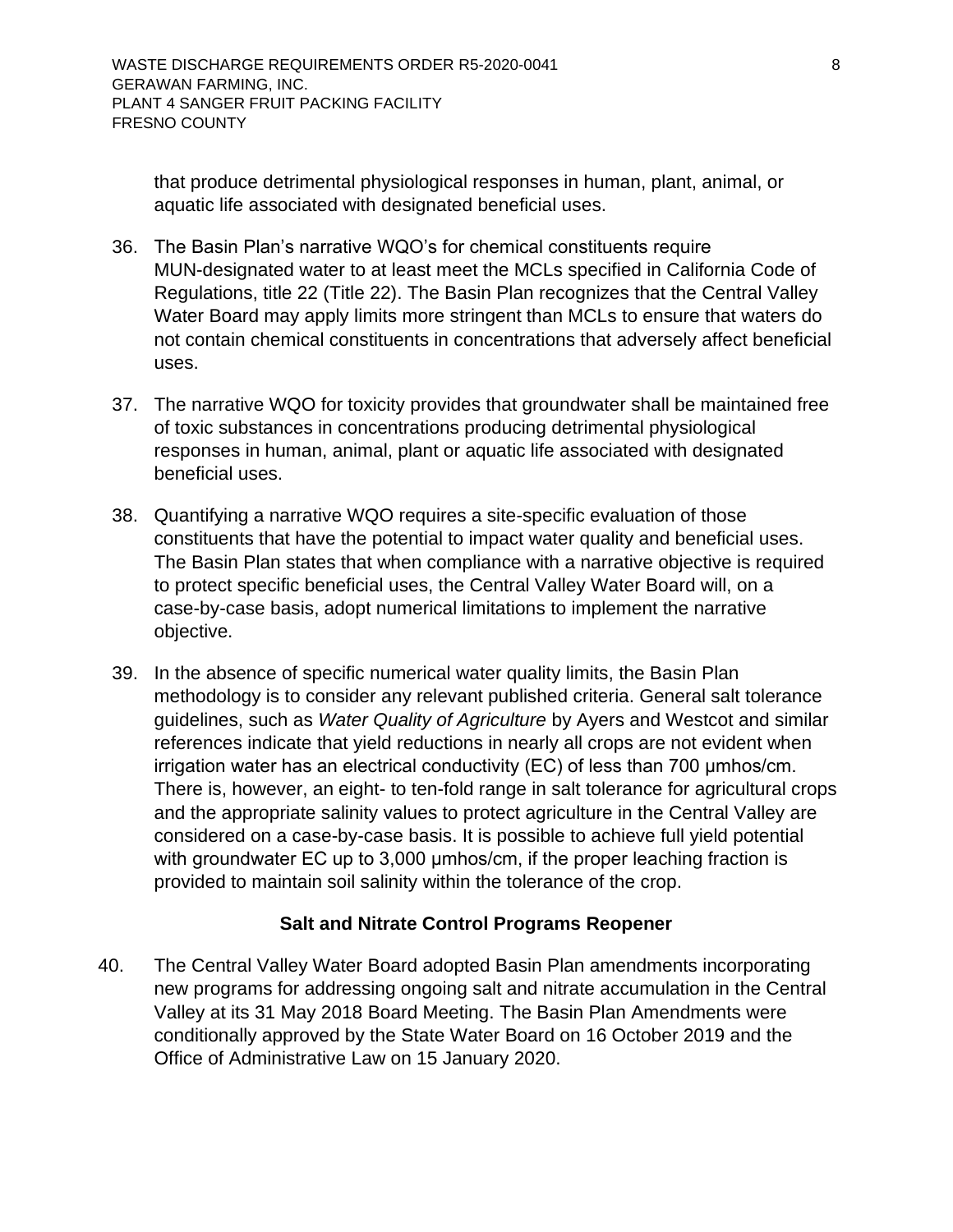- 41. For nitrate, dischargers that are unable to comply with stringent nitrate requirements will be required to take on alternate compliance approaches that involve providing replacement drinking water to persons whose drinking water is affected by nitrates. Dischargers could comply with the new nitrate program either individually or collectively with other dischargers. For salinity, dischargers that are unable to comply with stringent salinity requirements would instead need to meet performance-based requirements and participate in a basin-wide effort to develop a long-term salinity strategy for the Central Valley. As these strategies are implemented, the Central Valley Water Board may find it necessary to modify the requirements of these WDRs to ensure the goals of the Salt and Nitrate Control Programs are met.
	- 42. Pursuant to the Basin Plan amendments, dischargers will receive a Notice to Comply with instructions and obligations for the Salt Control Program within one year of the effective date of the amendments (17 January 2020). Upon receipt of the Notice to Comply, the District will have no more than six months to inform the Central Valley Water Board of their choice between Option 1 (Conservative Option for Salt Permitting) or Option 2 (Alternative Option for Salt Permitting). For the Nitrate Control Program, Plant 4 falls within Groundwater Basin 5-22.08 (San Joaquin Valley – Kings), a Priority 1 Basin. Dischargers within a Priority 1 Basin, including Gerawan, were issued a Notice to Comply for the Nitrate Control Program on 29 May 2020.

### **Compliance with the Antidegradation Policy**

- <span id="page-13-0"></span>43. The *Statement of Policy with Respect to Maintaining High Quality Waters in California*, State Water Board Resolution 68-16 (Antidegradation Policy), which is incorporated as part of the Basin Plan, prohibits the Central Valley Water Board from authorizing degradation of "high quality waters" unless it is shown that such degradation: (1) will be consistent with the maximum benefit to the people of California; (2) will not unreasonably affect beneficial uses, or otherwise result in water quality less than as prescribed in applicable policies; and (3) is minimized through the discharger's best practicable treatment or control (BPTC).
- 44. Based on the data presented in Tables 1, 2, and 3 above, the constituents of concern that have the potential to degrade groundwater underlying Plant 4 include salinity, nitrogen, and TTHMs as discussed below.
	- a. **Salinity.** For salinity, this Order includes a performance based 12-month rolling average EC limit requiring the discharge not exceed the 12-month flow weighted average EC of the source water plus 500  $\mu$ mhos/cm. Based on the limited dataset available for the Facility, EC effluent concentrations appear to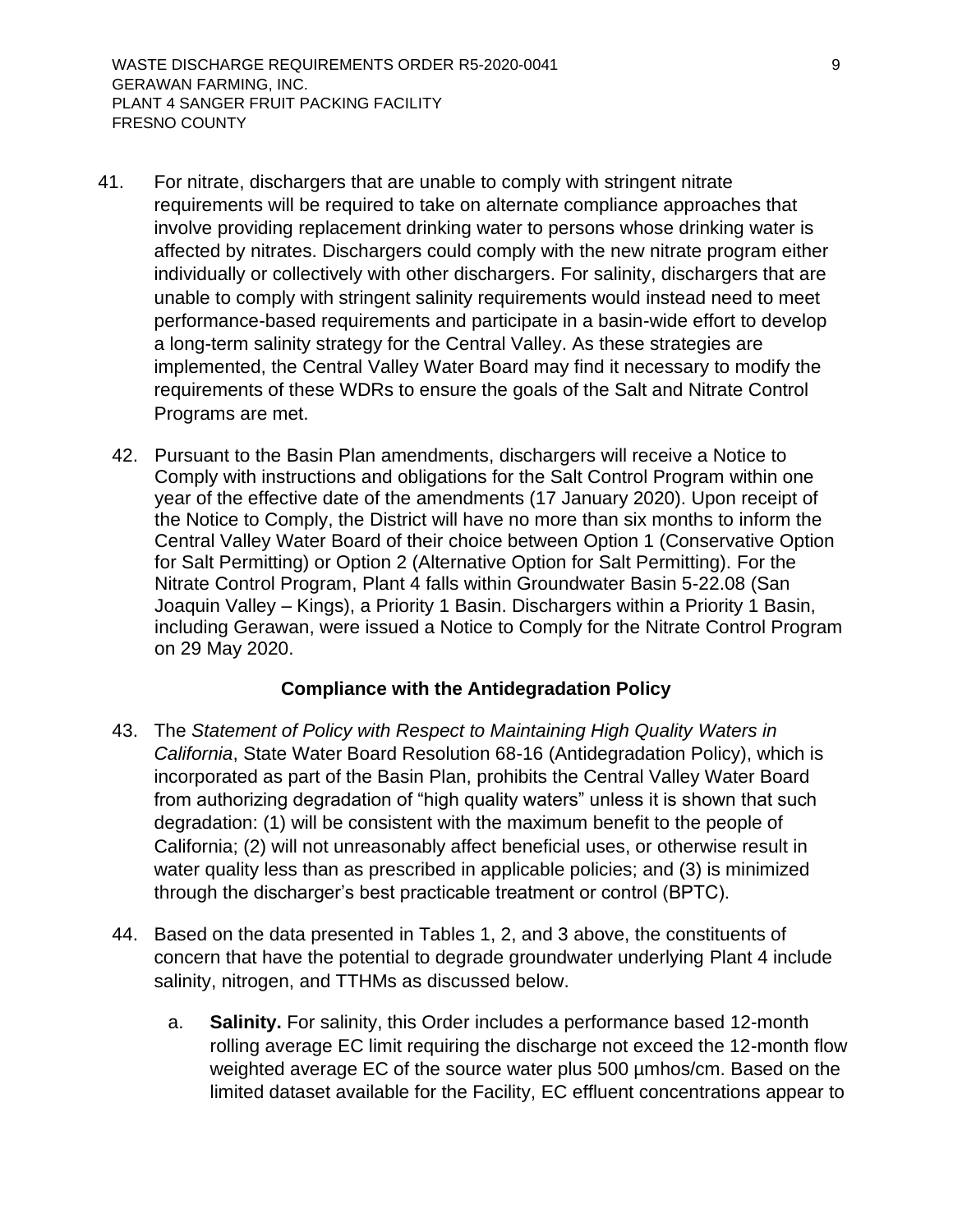be below the secondary MCL of 900 µmhos/cm and TDS appears to average around the secondary MCL of 500 mg/L. Based on available data, the Facility's operation contributes approximately 240 µmhos/cm increase in EC and about 165 mg/L increase in TDS.

As discussed above, the Salt Control Program is now effective and in the coming months the Discharger will receive a Notice to Comply and need to choose which permitting approach to pursue (Conservative or Alternative). This Order also includes Provision H.5 requiring the Discharger to develop and implement a Salinity Reduction Study Work Plan to identify and address sources of salinity to and from the Plant 4. Furthermore, Provision H.6 requires the Discharger to develop a groundwater monitoring well network to determine the Facility's impact on underlying groundwater or, alternatively, either line the evaporation/percolation pond or find land application areas [LAA] to reuse the Facility's effluent.

- b. **Nitrogen.** Nitrate (as N) effluent results in the limited two sample data set averaged 9.5 mg/L and source water was 9.6 mg/L. Both values are slightly less than the primary MCL of 10 mg/L. As previously mentioned, the Facility is in a Priority 1 Groundwater Basin for the Nitrate Control Program and, therefore, received a Notice to Comply with the Nitrate Control Program on 29 May 2020 and will need to choose which permitting approach to pursue (Pathway A or Pathway B). Furthermore, Provision H.6 requires the Discharger to develop a groundwater monitoring well network to determine the Facility's impact on underlying groundwater or, alternatively, either line the evaporation/percolation pond or find LAAs to reuse the Facility's effluent at.
- c. **Total Trihalomethanes (TTHMs).** The Discharger uses chlorine in the fruit washing process, which may produce disinfection byproducts like TTHMs. Generally, disinfection byproducts are not a significant concern for land discharges because attenuation in the soil column (primarily by anaerobic biodegradation). However, the two reported effluent samples for TTHMs in (118 mg/L and 3,442 mg/L) exceeded the MCL of 80 mg/L, with chloroform comprising the majority of the TTHMs (84 mg/L and 3,300 mg/L, respectively). Source water also contained low concentrations of chloroform (12 mg/L). While low and below the MCL, the detection in the source water sample (underlying groundwater) potentially indicates that the Facility's discharge might be contributing the TTHMs in groundwater. As part of the effort to evaluate groundwater conditions/quality both upgradient and downgradient of Plant 4, this Order contains Provision H.6 requiring the Discharger to develop a groundwater monitoring well network to determine the Facility's impact on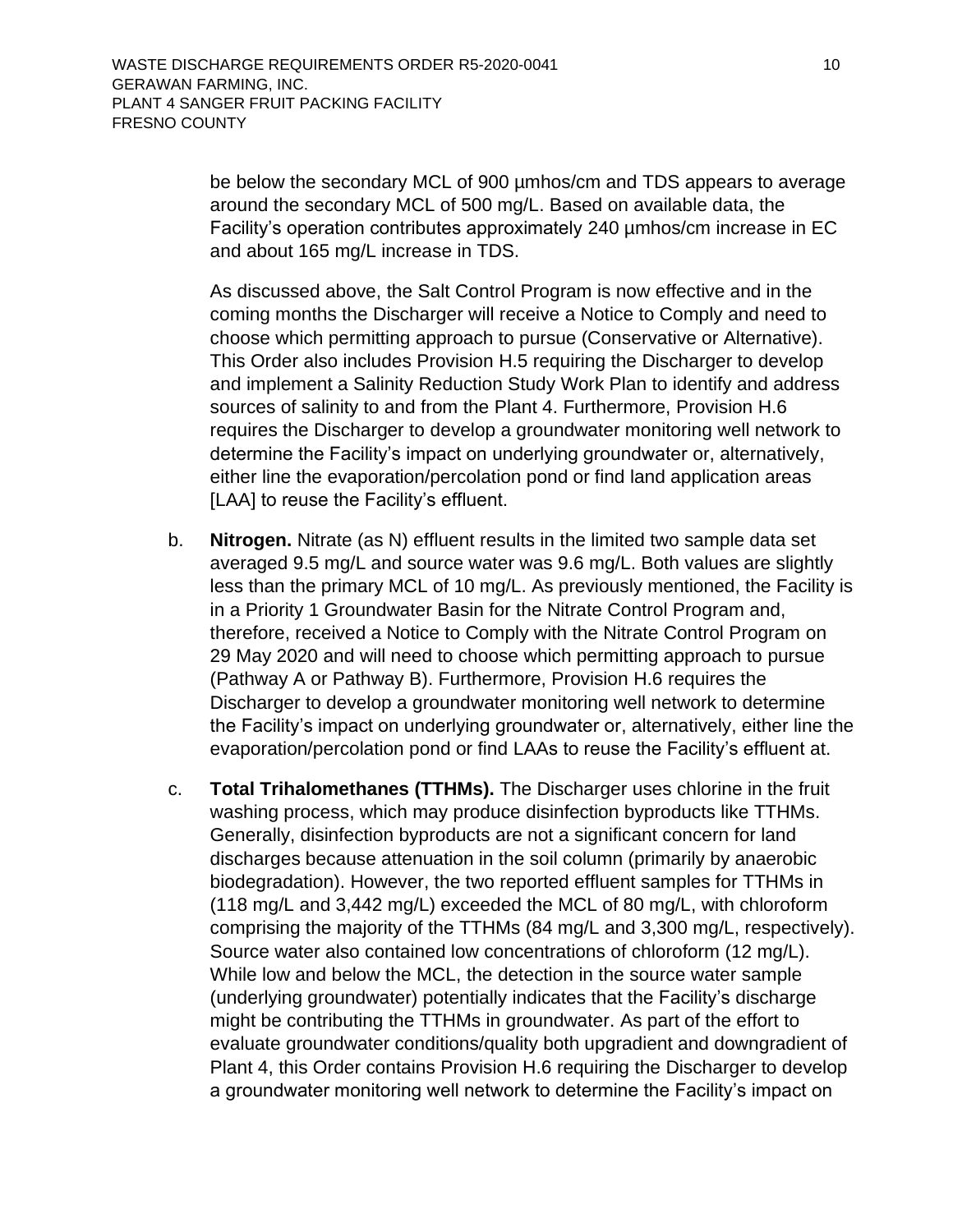underlying groundwater or alternatively either line the evaporation/percolation pond or find LAAs to reuse the Facility's effluent at.

- 45. The Discharger implements, or will implement, as required by this Order, the following BPTC measures:
	- a. Manual solids removal (culls) during processing;
	- b. Limited duration of discharge (early May through late September);
	- c. Compliance with the Salt and Nitrate Control Programs;
	- d. Compliance with a 12-month rolling average EC effluent limitation of 500 µmhos/cm plus source water;
	- e. Preparation and implementation of a Salinity Reduction Study Work Plan; and
	- f. Preparation and implementation of a Groundwater Quality Evaluation Work Plan or Alternative Work Plan as described in Provision H.6.
- 46. The Discharger's implementation of the above-listed BPTC measures will minimize the extent of water quality degradation resulting from the Facility's continued operation.
- 47. Economic prosperity of valley communities and associated industry is of maximum benefit to the people of the state and, therefore, sufficient reason exists to accommodate growth and limited groundwater degradation around the Facility, provided that the terms of the Basin Plan are met. Degradation of groundwater by some typical waste constituents released with discharge from the Facility after effective source reduction, treatment and control, and considering the best efforts of the Discharger and magnitude of degradation, is of maximum benefit to the people of the state. The Facility contributes to the economic prosperity of the region by providing employment (25 year-round positions and seasonal employment of 55 to 536 people); by providing incomes for numerous aligned businesses; and by providing a tax base for local and county governments. Economic prosperity of Valley communities and associated industries is of maximum benefit to the people of the state and, therefore, sufficient reason to accommodate growth and limited groundwater degradation provided terms of the Basin Plan are met. Accordingly, to the extent that any degradation occurs as the result of the Facility's continued operation, such degradation is consistent with the maximum interest of the people of the State of California.
- 48. Based on the foregoing, the adoption of this Order is consistent with the State Water Board's Antidegradation Policy.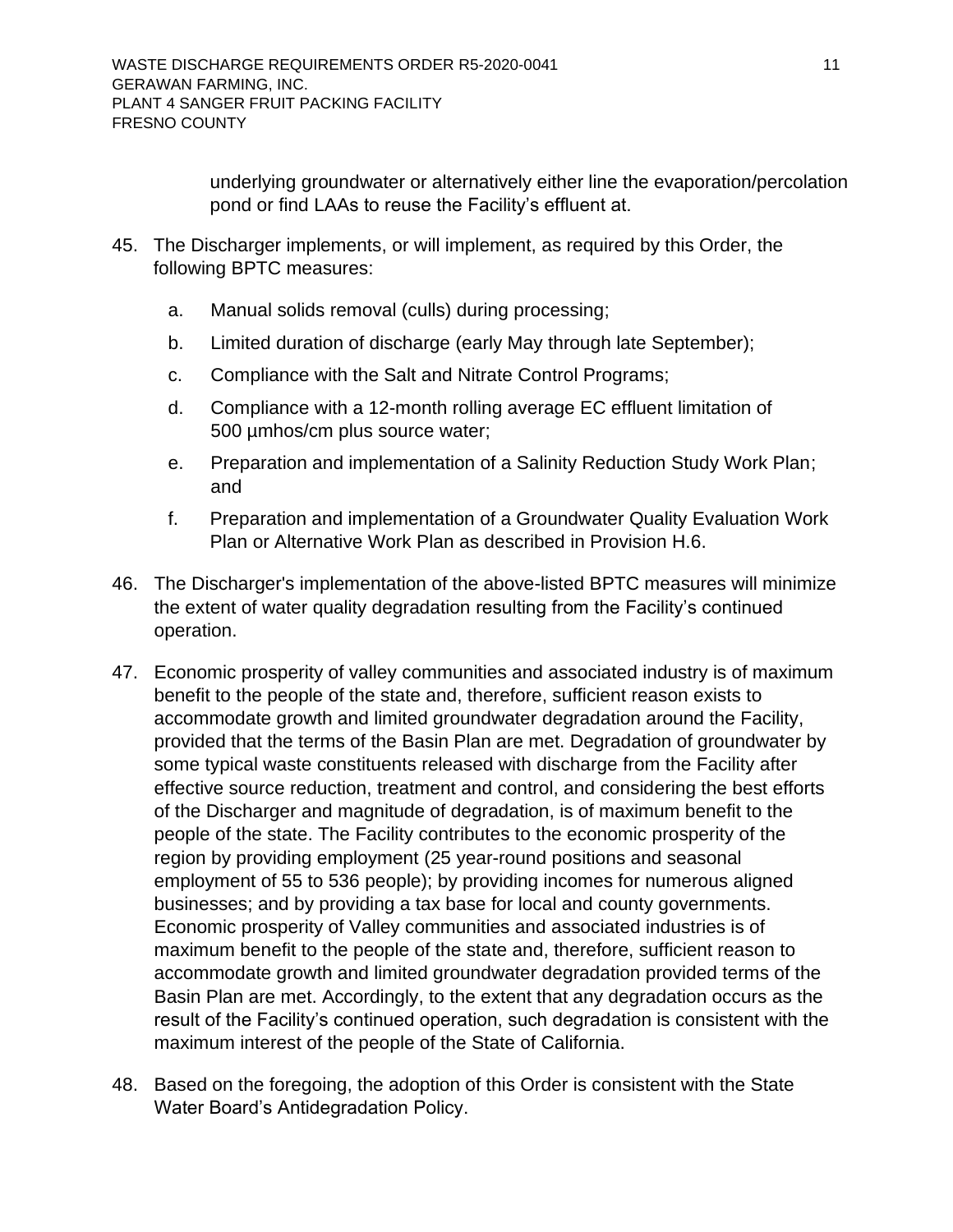### **California Environmental Quality Act (CEQA)**

- <span id="page-16-0"></span>49. The issuance of this Order, which prescribes requirements and monitoring of waste discharges at an existing facility, with negligible or no expansion of its existing use, is exempt from the procedural requirements of the California Environmental Quality Act (CEQA), Public Resources Code section 21000 et seq., pursuant to California Code of Regulations, title 14, section 15301 (CEQA Guidelines).
- 50. To the extent that the construction of any new basins, ponds and/or surface impoundments are authorized under this Order, such features involve minor alterations to land, which are exempt from CEQA procedural requirements pursuant to California Code of Regulations, title 14, section 15304 (CEQA Guidelines).
- 51. This Order is further exempt from CEQA procedural requirements insofar as it is adopted for protection of the environment and does not authorize construction activities or the relaxation of standards allowing for environmental degradation, in accordance with California Code of Regulations, title 14, section 15308 (CEQA Guidelines).

## **Other Regulatory Considerations**

- <span id="page-16-1"></span>52. Pursuant to Water Code section 106.3, subdivision (a), it is "the established policy of the state that every human being has the right to safe, clean, affordable, and accessible water adequate for human consumption, cooking, and sanitary purposes." Although this Order is not subject to Water Code section 106.3, as it does not revise, adopt or establish a policy, regulation or grant criterion, (see § 106.3, subd. (b)), it nevertheless promotes the policy by requiring discharges to meet maximum contaminant levels (MCLs) for drinking water, which are designed to protect human health and ensure that water is safe for domestic use.
- 53. Based on the threat and complexity of the discharge, Plant 4 is determined to be classified as 2C as defined below:
	- a. Category 2 threat to water quality: "Those discharges of waste that could impair the designated beneficial uses of the receiving water, cause short-term violations of water quality objectives, cause secondary drinking water standards to be violated, or cause a nuisance."
	- b. Category C complexity: "Any discharger for which waste discharge requirements have been prescribed pursuant to Section 13263 of the Water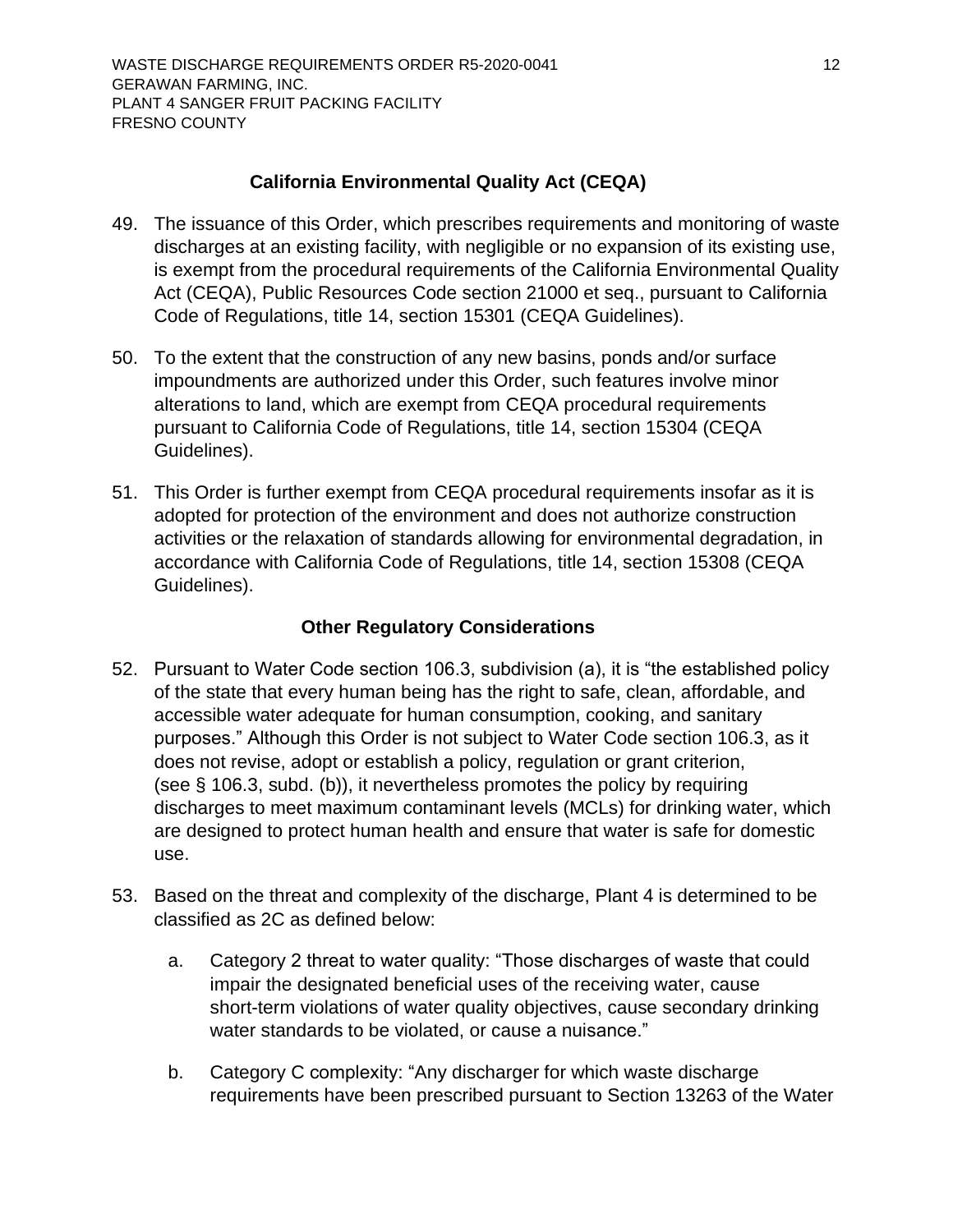Code not included in Category A or Category B as described above. Included are dischargers having no waste treatment systems or that must comply with best management practices, dischargers having passive treatment and disposal systems, or dischargers having waste storage systems with land disposal."

- 54. This Order, which prescribes WDRs for discharges of wastewater, is exempt from the prescriptive requirements of California Code of Regulations, title 27 (Title 27), section 20005 et seq. (See Cal. Code Regs., tit. 27, § 20090, subd. (b).)
- 55. Because all storm water at the Facility is collected and disposed in the onsite evaporation/percolation pond, the Discharger is not be required to obtain coverage under the *Statewide General Permit for Storm Water Discharges Associated with Industrial Activities,* State Water Board Order 2014-0057-DWQ, NPDES Permit No. CAS000001 (Industrial General Permit) at this time.

### **Scope of Order**

- <span id="page-17-0"></span>56. This Order is strictly limited in scope to those waste discharges, activities and processes described and expressly authorized herein.
- 57. Pursuant to Water Code section 13264, subdivision (a), the Discharger is prohibited from initiating the discharge of new wastes (i.e., other than those described herein), or making material changes to the character, volume and timing of waste discharges authorized herein, without filing a new Report of Waste Discharge (RWD) per Water Code section 13260.
- 58. Failure to file a new RWD before initiating material changes to the character, volume or timing of discharges authorized herein, shall constitute an independent violation of these WDRs.
- 59. This Order is also strictly limited in applicability to those individuals and/or entities specifically designated herein as "Discharger," subject only to the discretion to designate or substitute new parties in accordance with this Order.

### **Procedural Matters**

- <span id="page-17-1"></span>60. All of the above information, as well as the information contained in the attached Information Sheet (incorporated herein), was considered by the Central Valley Water Board in prescribing the WDRs set forth below.
- 61. The Discharger, interested agencies and other interested persons were notified of the Central Valley Water Board's intent to prescribe the WDRs in this Order, and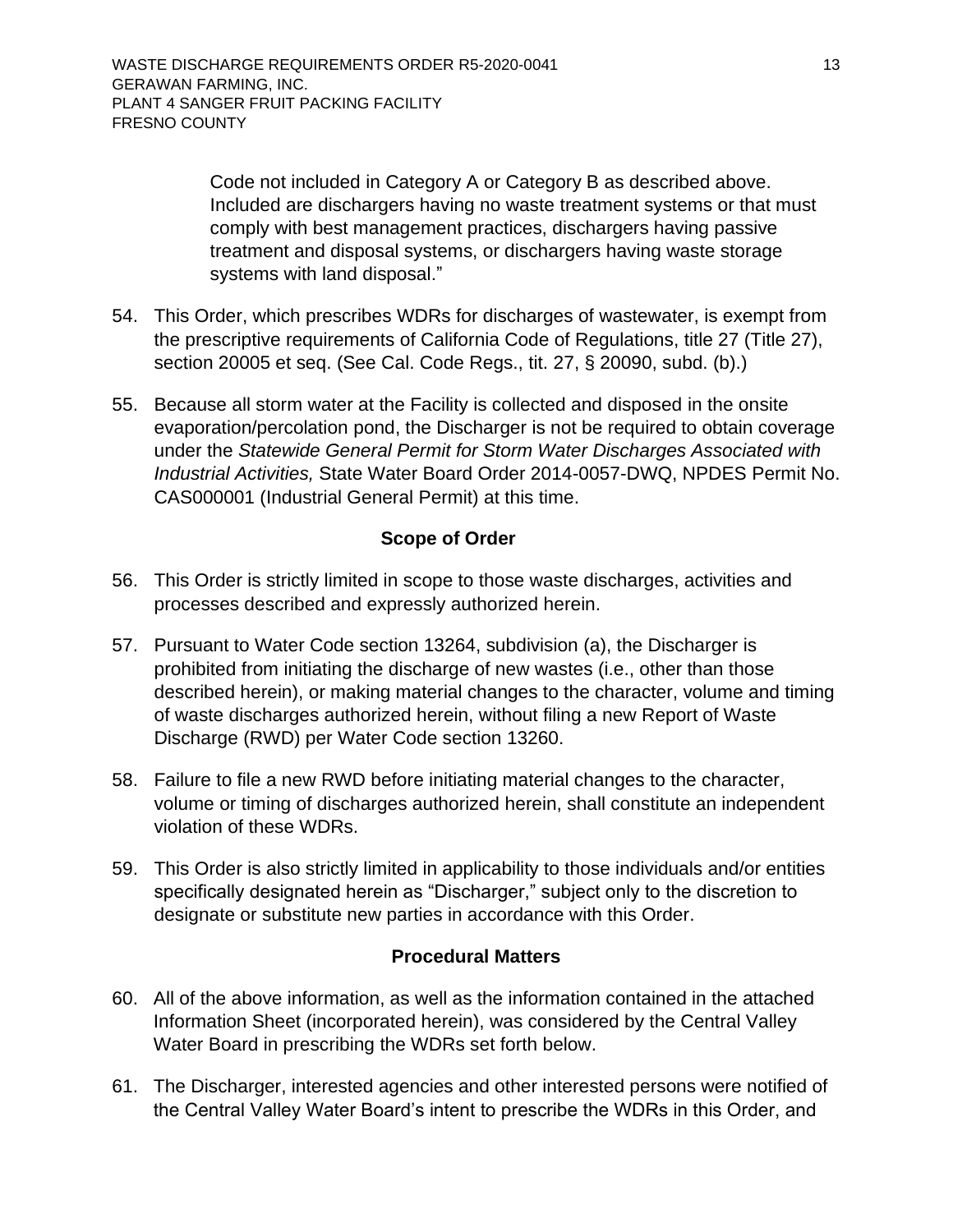provided an opportunity to submit their written views and recommendations at a public hearing. (See Wat. Code, § 13167.5.)

- 62. At a public meeting, the Central Valley Water Board heard and considered all comments pertaining to the discharges regulated under this Order.
- 63. The Central Valley Water Board will review and revise the WDRs in this Order as necessary.

## **REQUIREMENTS**

<span id="page-18-0"></span>**IT IS HEREBY ORDERED**, pursuant to Water Code sections 13263 and 13267, that the Discharger and their agents, employees and successors shall comply with the following:

### <span id="page-18-1"></span>**A. Discharge Prohibitions**

- 1. Discharge of wastes to surface waters or surface water drainage courses is prohibited.
- 2. Discharge of waste classified as "hazardous," as defined in the California Code of Regulations, title 22, section 66261.1 et seq., is prohibited.
- 3. Treatment system bypass of untreated or partially treated waste is prohibited, except as allowed by Standard Provision E.2 of the *Standard Provisions and Reporting Requirements for Waste Discharge Requirements,* dated 1 March 1991 (SPRRs), the entirety of which is incorporated herein.
- 4. Discharge of waste at a location or in a manner different from that described in the Findings is prohibited.
- 5. Discharge of toxic substances into any wastewater treatment system or the disposal field such that biological treatment mechanisms are disrupted is prohibited.
- 6. Discharge of domestic wastewater to the evaporation/percolation pond is prohibited.
- 7. Discharge of process wastewater (e.g., wash waster) to septic systems is prohibited.

### <span id="page-18-2"></span>**B. Effluent Limitations**

1. The 12-month rolling average EC of the discharge (monitored at EFF-001) shall not exceed the 12-month flow-weighted average EC of the source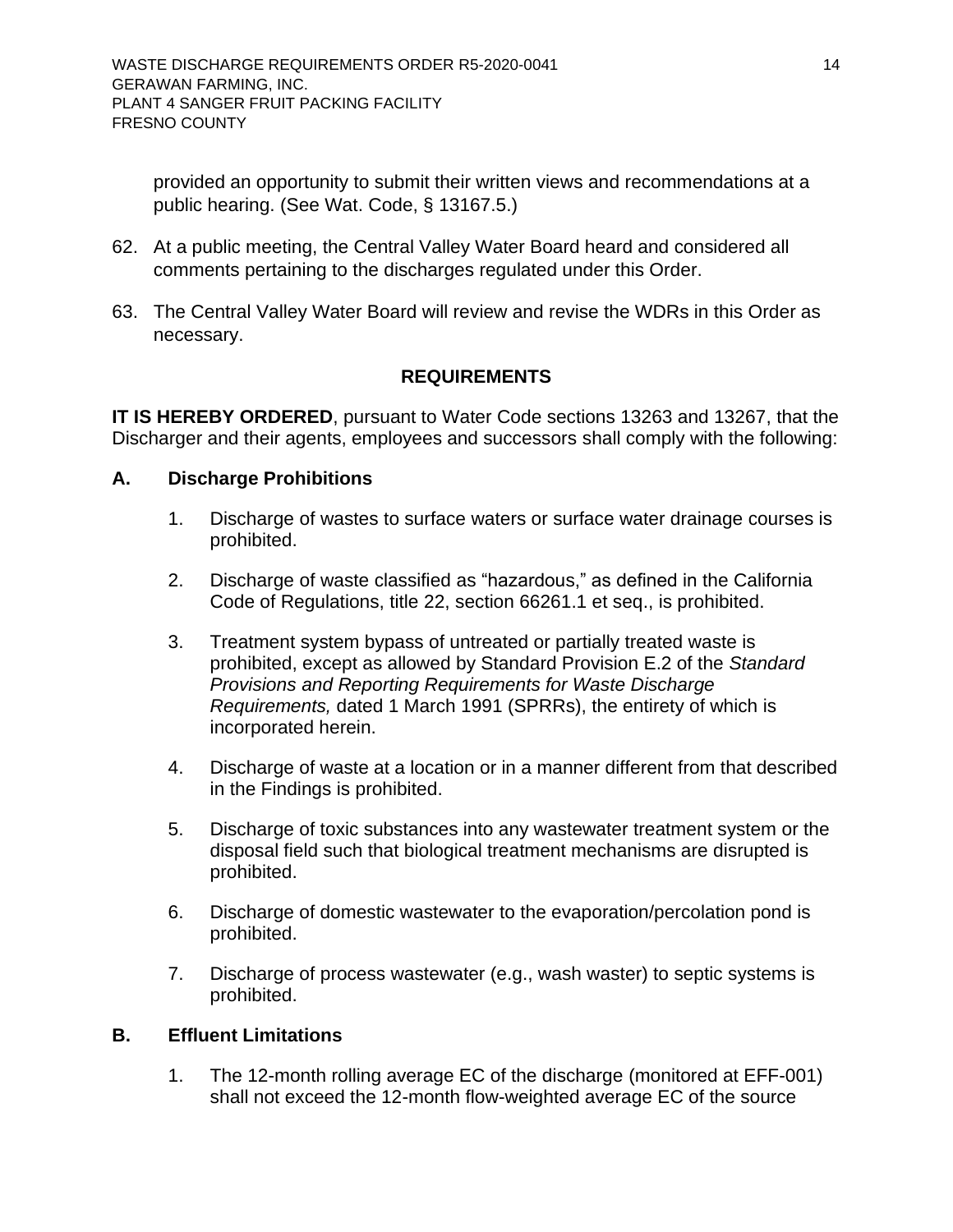water plus 500 µmhos/cm. Compliance with this effluent limitation shall be determined monthly.

### <span id="page-19-0"></span>**C. Flow Limitations**

- 1. The process wastewater discharge to the evaporation/percolation pond shall not exceed the following (monitored at EFF-001):
	- a. An annual discharge of 11.4 million gallons, or
	- b. A maximum daily flow of 130,000 gpd.

### <span id="page-19-1"></span>**D. Discharge Specifications**

- 1. No waste constituent shall be released, discharged, or placed where it will be released or discharged, in a concentration or in a mass that causes violation of the Groundwater Limitations of this Order.
- 2. Wastewater treatment, storage, and disposal shall not cause pollution or a nuisance as defined by Water Code section 13050.
- 3. The Discharger shall operate all systems and equipment to optimize the quality of the discharger.
- 4. The discharge shall remain within the permitted wastewater pond, conveyance structures, and the LAA (if the Discharger begins reuse of the process wastewater for irrigation crops as discussed in Provisions F) at all times.
- 5. All conveyance, treatment, storage, and disposal systems shall be designed, constructed, operated, and maintained to prevent inundation or washout due to floods with a 100-year return frequency.
- 6. Objectionable odors shall not be perceivable beyond the limits of the Facility at an intensity that creates or threaten to create nuisance conditions.
- 7. As a means of ensuring compliance with Discharge Specification D.6, the dissolved oxygen (DO) content in the upper one foot of any wastewater treatment or storage pond shall not be less than 1.0 mg/L for three consecutive sampling events. Notwithstanding the DO monitoring frequency specified in the monitoring and reporting program, if the DO in the pond is below 1.0 mg/L for any single sampling event, the Discharger shall implement daily DO monitoring of that pond until the minimum DO concentration is achieved for at least three consecutive days. If the DO in the pond is below 1.0 mg/L for three consecutive days, the Discharger shall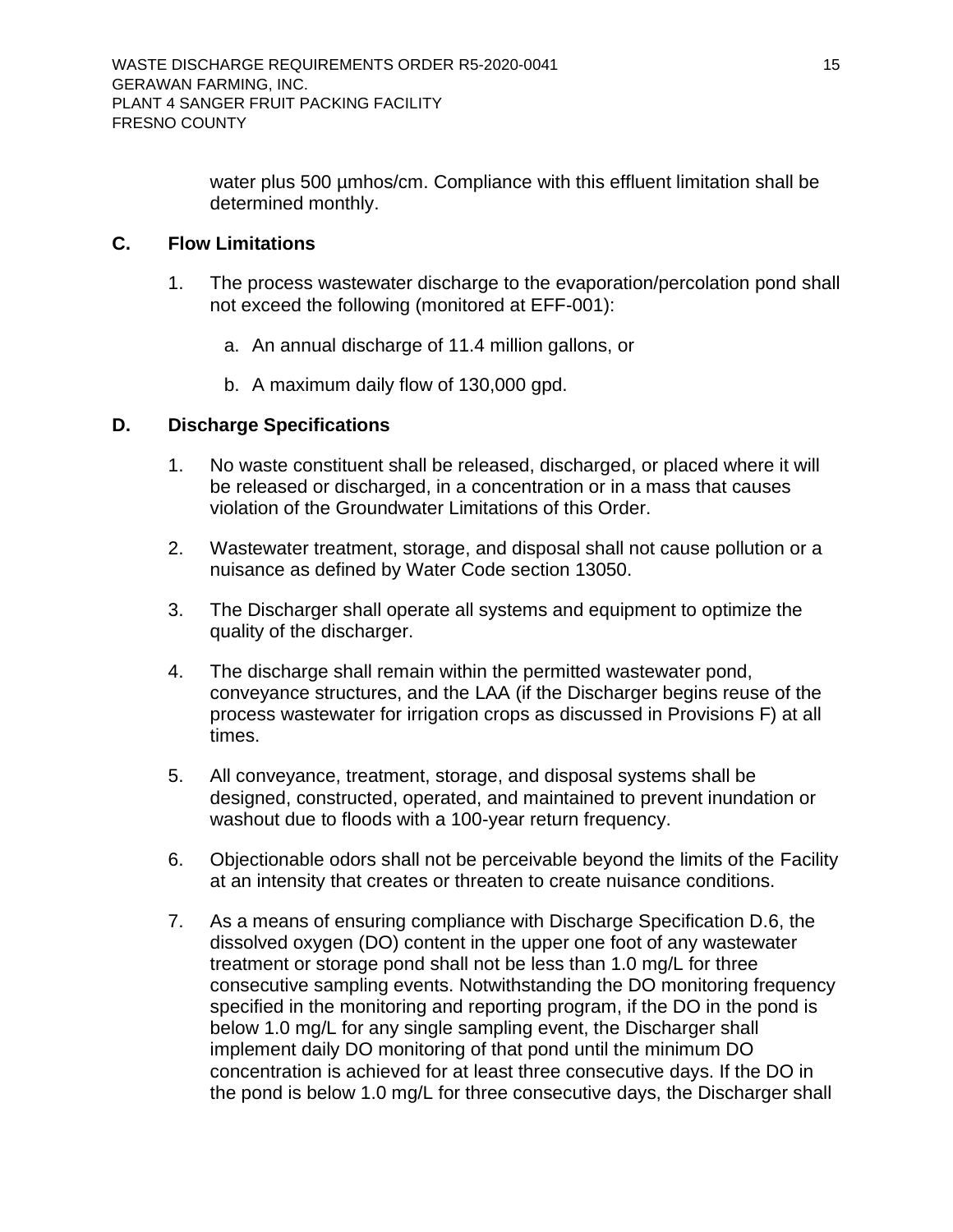report the findings to the Central Valley Water Board in accordance with Section B.1 of the SPRRs. The written notification shall include a specific plan to resolve the low DO results within 30 days of the first date of violation.

- 8. The pond and open containment structures shall be managed to prevent breeding of mosquitos or other vectors. Specifically:
	- a. An erosion control program shall be implemented to ensure that small coves and irregularities are not created around the perimeter of the water surface.
	- b. Weeds shall be minimized through control of water depth, harvesting, or herbicides.
	- c. Dead algae, vegetation, and debris shall not accumulate on the water surface.
	- d. The Discharger shall consult and coordinate with the local Mosquito Abatement District to minimize the potential for mosquito breeding as needed to supplement the above measures.
- 9. The Discharger shall design, construct, operate, and maintain all ponds sufficiently to protect the integrity of containment dams and berms and prevent overtopping and/or structural failure. The operating freeboard in any pond shall never be less than two feet (measured vertically from the lowest possible point of overflow). As a means of management and to discern compliance with this requirement, the Discharger shall install and maintain in each pond a permanent staff gauge or other suitable measurement device with calibration marks that clearly show the water level at design capacity and enable determination of available operational freeboard.
- 10. Wastewater treatment, storage, and disposal ponds or structures shall have sufficient capacity to accommodate allowable wastewater flow, design seasonal precipitation, and ancillary inflow and infiltration during the winter while ensuring continuous compliance with all requirements of this Order. Design seasonal precipitation shall be based on total annual precipitation using a return period of 100 years, distributed monthly in accordance with historical rainfall patterns.
- 11. On or about 1 October of each year, available capacity shall at least equal the volume necessary to comply with Discharge Specifications D.9 and D.10.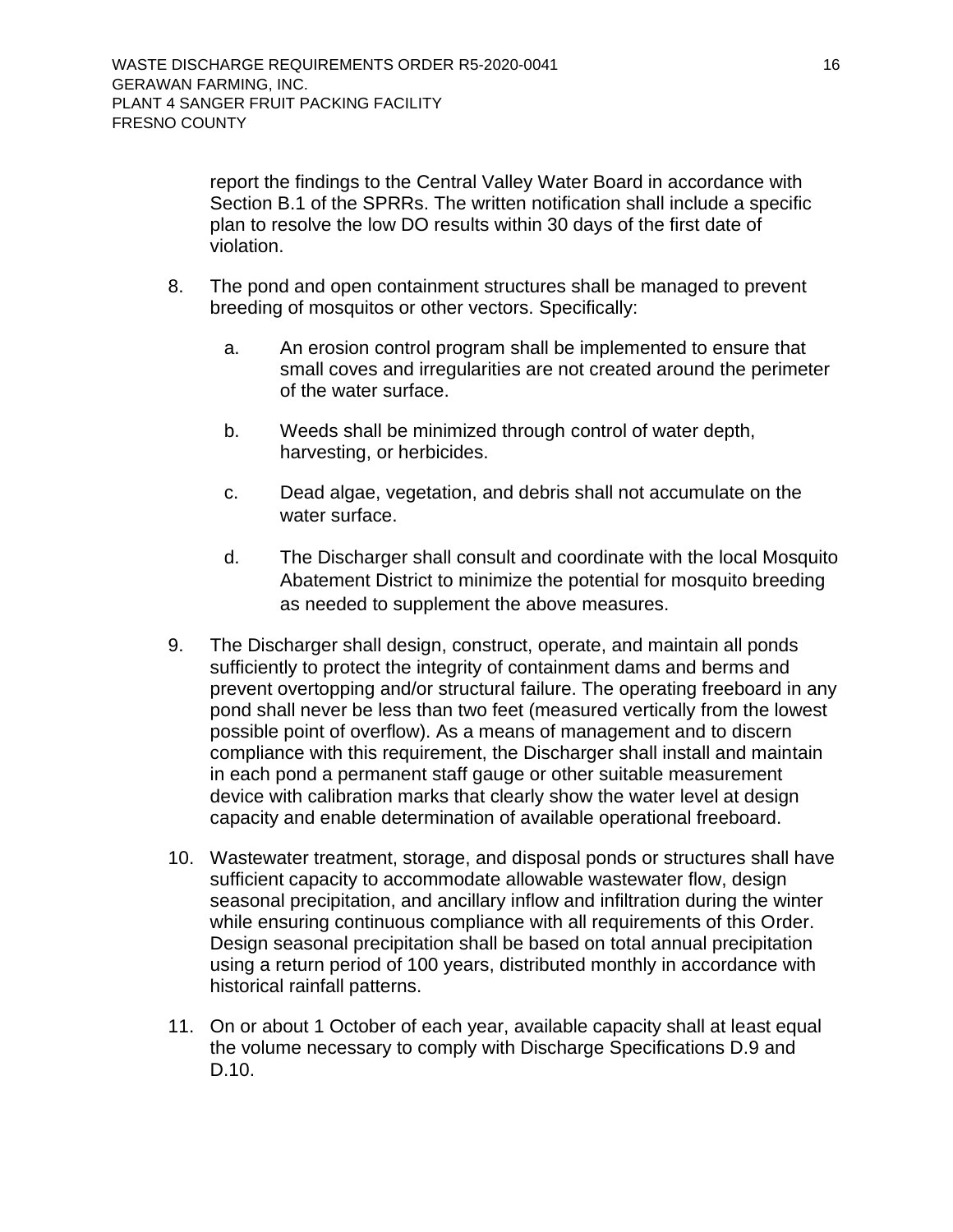- 12. The Discharger shall monitor sludge accumulation in the evaporation/percolation pond annually and shall periodically remove sludge as necessary to maintain adequate storage capacity. Specifically, if the estimated volume of sludge in the pond exceeds five percent of the permitted reservoir capacity, the Discharger shall complete sludge cleanout within 12 months after the date of the estimate.
- 13. Wastewater contained in any unlined pond shall not have a pH less than 6.0 or greater than 9.0.

### <span id="page-21-0"></span>**E. Groundwater Limitations**

- 1. Release of waste constituents from any treatment unit, storage unit, delivery system or disposal location associated with the Facility shall not cause or contribute to groundwater containing constituent concentrations in excess of the concentrations specified below or in excess of natural background quality, whichever is greater.
	- a. Nitrate as nitrogen of 10 mg/L.
	- b. Total trihalomethanes (sum of bromoform, bromodichloromethane, chloroform and dibromochloromethane) of 80 µg/L.
	- c. For constituents identified in Title 22 of the California Code of Regulations, the MCLs quantified therein.

### <span id="page-21-1"></span>**F. Land Application Area Specifications**

The following LAA specifications are applicable to the Discharger and the Facility's discharge of process wastewater if the Discharger begins to reuse the wastewater for irrigation of crops as detailed in Provision H.6.

- 1. Crops shall be grown in the LAA. Crops shall be selected based on nutrient uptake, consumptive use of water, and irrigation requirements to maximize uptake of nutrients.
- 2. Application of waste constituents to the LAA shall be at reasonable agronomic rates to preclude creation of a nuisance or unreasonable degradation of groundwater, considering crop, soil, climate and irrigation management system. The annual nutritive loading of the LAA, including nutritive value of organic and chemical fertilizers, and the wastewater, shall not exceed the annual crop demand.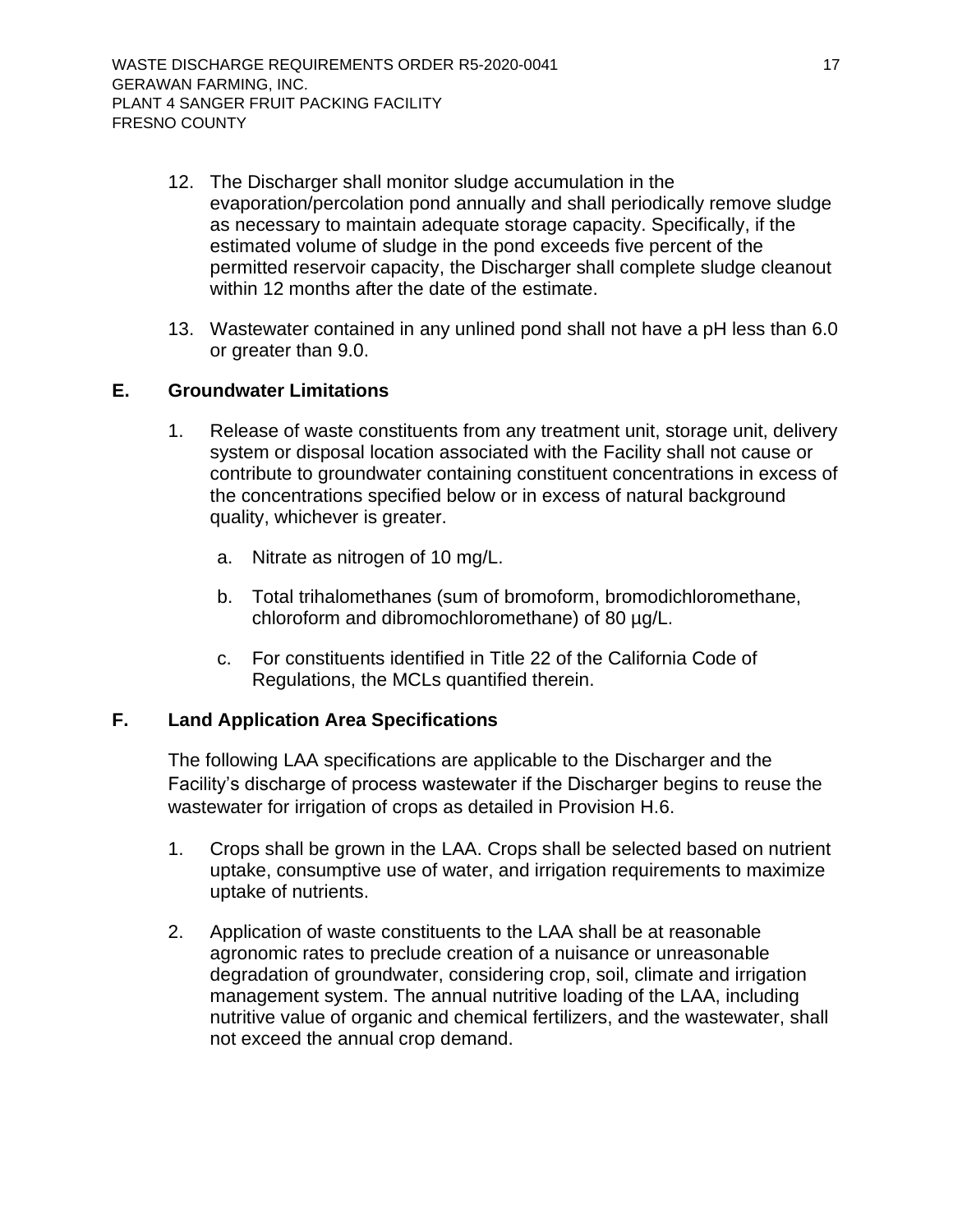- 3. Hydraulic loading of wastewater an irrigation water shall be at reasonable agronomic rates designed to minimize the percolation of wastewater and irrigation water below the root zone (i.e., deep percolation).
- 4. The BOD loading to the LAA calculated as a cycle average and as instantaneous load shall not exceed 50 pounds per acre per day and 150 pounds per acre per day, respectively.
- 5. The resulting effect of the discharge on soil pH shall not exceed the buffering capacity of the soil profile.
- 6. Land application of wastewater shall be managed to minimize erosion.
- 7. The Discharger shall not discharge process wastewater to the LAA when soils are saturated (e.g., during or after significant precipitation).
- 8. Any irrigation runoff shall be confined to the LAA and shall not enter any surface water drainage course or storm water drainage system.
- 9. The LAA shall be managed to prevent breeding of mosquitos. More specifically:
	- a. All applied irrigation water must infiltrate completely within 48-hours;
	- b. Ditches not serving as wildlife habitat shall be maintained free of emergent marginal, and floating vegetation; and
	- c. Low-pressure and unpressurized pipeline and ditches accessible to mosquitos shall not be used to store process wastewater.

### <span id="page-22-0"></span>**G. Solids Disposal Specifications**

For the purpose of this Order, solid waste refers to solid inorganic matter removed by screens and soil sediments from washing of unprocessed fruit or vegetables. Except for waste solids originating from meat processing, residual solids means organic food processing byproducts such as culls, pulp, stems, leaves, and seeds that will not be subject to treatment prior to disposal or land application.

1. Residual solids shall be removed from screens, sumps, and ponds as needed to ensure optimal operation, prevent nuisance conditions, and maintain adequate storage capacity.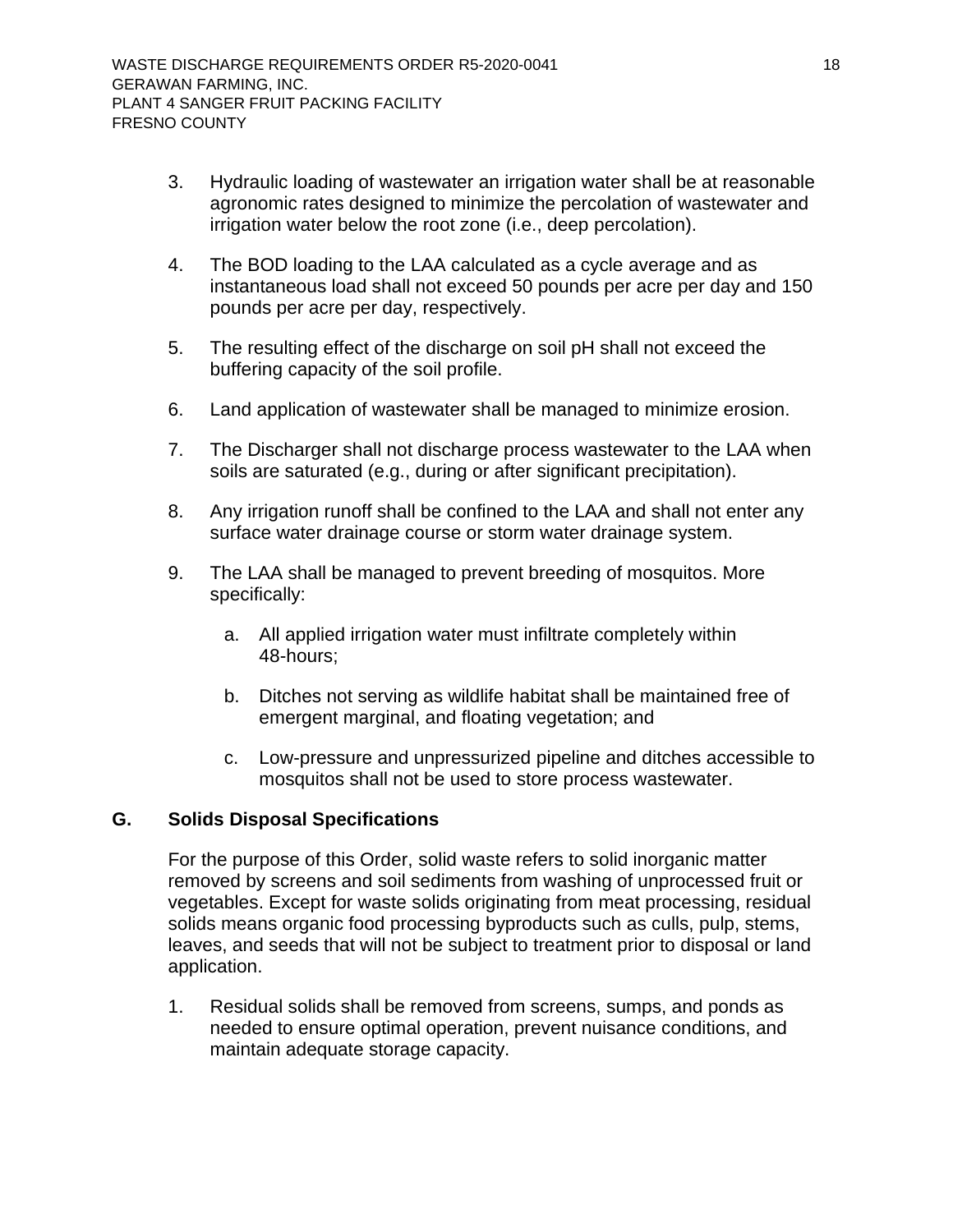- 2. Any handling and storage of residual solids shall be controlled and contained in a manner that minimizes leachate formation and precludes infiltration of waste constituents into soils in a mass or concentration that will violate the groundwater limitations of this Order.
- 3. If removed from the site, residual solids shall be disposed of in a manner approved by the Executive Officer and consistent with Title 27, division 2. Removal for reuse as animal feed, or land disposal at facilities (i.e., landfills, composting facilities, soil amendment sites operated in accordance with valid waste discharge requirements issued by a Regional Water Board) will satisfy this specification.
- 4. Any proposed change in residual solids use or disposal practice shall be reported in writing to the Executive Officer at least 90 days in advance of the change.

### <span id="page-23-0"></span>**H. Provisions**

- 1. The Discharger shall comply with the *Standard Provisions and Reporting Requirements for Waste Discharge Requirements*, dated 1 March 1991 (SPRRs), which are a part of this Order. This attachment and its individual paragraphs are referred to as Standard Provisions.
- 2. The Discharger shall comply with the enclosed **Monitoring and Reporting Program (MRP) R5-2020-0041**, and any revisions thereto, as ordered by the Executive Officer. The submittal dates of Discharger self-monitoring reports shall be no later than the submittal date specified in the MRP.
- 3. A copy of this Order (including Information Sheet, Attachments and SPRRs) and the MRP, shall be kept at the Facility for reference by operating personnel. Key operating personnel shall be familiar with their contents.
- 4. The Discharger shall comply with the Basin Plan amendments adopted in Resolution R5-2018-0034 incorporating new programs (Salt and Nitrate Control Program) for addressing ongoing salt and nitrate accumulation in the Central Valley developed as part of the Central Valley Salinity Alternatives for Long-Term Sustainability (CV-SALTS) initiative.
- 5. By **16 February 2021**, the Discharger shall submit a **Salinity Reduction Study Work Plan** for Executive Officer approval. At a minimum, the Salinity Reduction Study Work Plan must include:
	- i. Data on current and effluent salinity concentrations;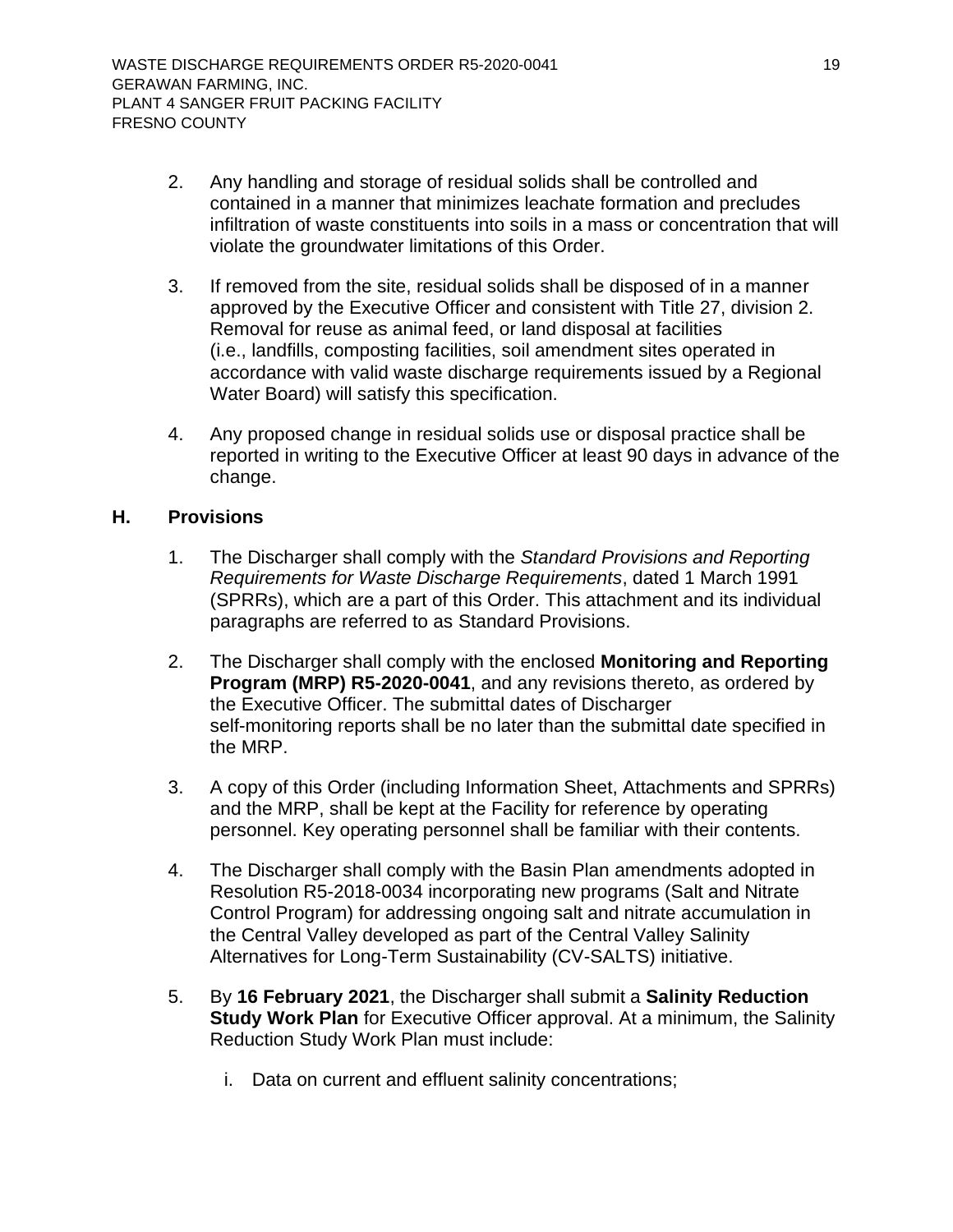- ii. Identification of known salinity sources;
- iii. Description of current plans to reduce/eliminate known salinity sources;
- iv. Preliminary identification of other potential sources;
- v. A proposed schedule for evaluating sources; and
- vi. A proposed schedule for identifying and evaluating potential reduction, elimination, and prevention methods.

Implementation progress of the Salinity Reduction Work Plan shall be reported each year in the Annual Monitoring Report required pursuant to the MRP.

6. By **16 February 2021**, the Discharger shall submit a **Groundwater Monitoring Well Network Evaluation and Well lnstallation Workplan** to ensure adequate groundwater monitoring upgradient and downgradient of the evaporation/percolation pond. The workplan shall evaluate the potential groundwater impacts attributable to the Facility's operations and discharge. The workplan shall be prepared in accordance with, and include the items listed in, the first section of Attachment C (*Requirements for Monitoring Well lnstallation Workplans and Monitoring Well lnstallation Reports*), which is incorporated herein.

As an alternative to the Groundwater Monitoring Well Network Evaluation and Well Installation Evaluation Work Plan discussed above, the Discharger may elect to either line the evaporation/percolation pond or pursue land application of the wastewater (i.e., reuse the wastewater for irrigation of surrounding crops at agronomic rates). If the Discharger selects one of these alternatives, the Discharger must submit an **Alternative Work Plan** by **16 February 2021** with a timeline for either installing a pond liner or reusing the Facility's effluent. The timeline shall not exceed two years from the date of the submittal of the Alternative Work Plan. If the Discharger chooses to pursue lining the pond, the Alternative Work Plan must include a water balance showing the pond is sized appropriately to provide sufficient storage for the Facility at the permitted flows with a total annual precipitation using a return period of 100 years.

7. Within **12 months of receiving Executive Officer approval** of the Groundwater Monitoring Network Evaluation and Well Installation Workplan, the Operator shall submit a **Groundwater Monitoring Well Installation Report** for the new groundwater monitoring wells constructed to comply with Provision H.6. The report shall be prepared in accordance with, and include the items listed in, the second section of Attachment C. The report shall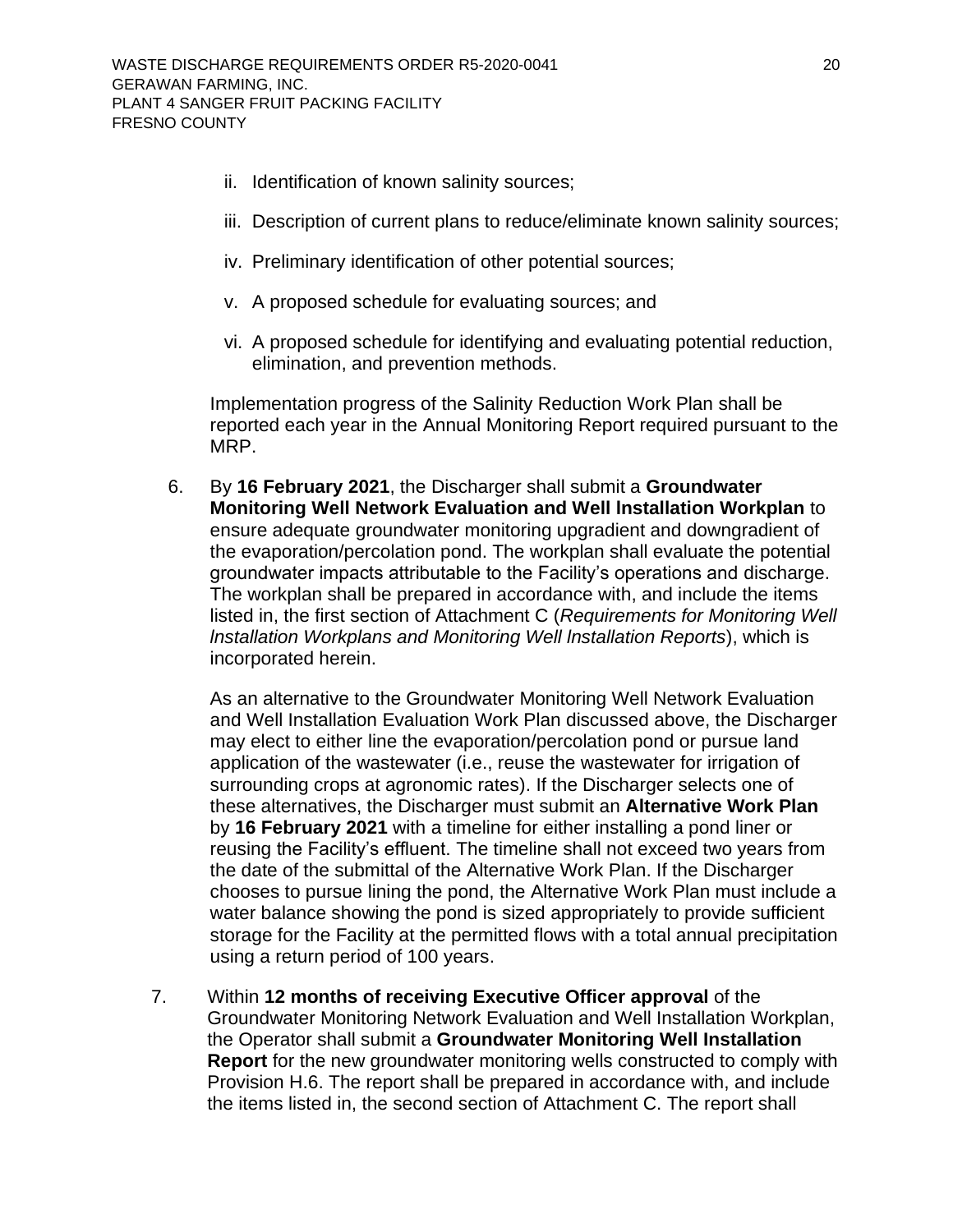describe the installation and development of all new monitoring wells and explain any deviation from the approved workplan.

- 8. A discharger whose waste flow has been increasing, or is projected to increase, shall estimate when flows will reach hydraulic and treatment capacities of its treatment, collection, and disposal facilities. The projections shall be made in January, based on the last three years' average dry weather flows, peak wet weather flows and total annual flows, as appropriate. When any projection shows that capacity of any part of the facilities may be exceeded in four years, the discharger shall notify the Central Valley Water Board by 31 January.
- 9. In accordance with California Business and Professions Code sections 6735, 7835, and 7835.1, engineering and geologic evaluations and judgments shall be performed by or under the direction of registered professionals competent and proficient in the fields pertinent to the required activities. All technical reports specified herein that contain workplans for investigations and studies, that describe the conduct of investigations and studies, or that contain technical conclusions and recommendations concerning engineering and geology shall be prepared by or under the direction of appropriately qualified professional(s), even if not explicitly stated. Each technical report submitted by the Discharger shall bear the professional's signature and stamp.
- 10. The Discharger shall submit the technical reports and work plans required by this Order for consideration by the Executive Officer, and incorporate comments the Executive Officer may have in a timely manner, as appropriate. Unless expressly stated otherwise in this Order, the Discharger shall proceed with all work required by the foregoing provisions by the due dates specified.
- 11. The Discharger shall comply with all conditions of this Order, including timely submittal of technical and monitoring reports. On or before each report due date, the Discharger shall submit the specified document to the Central Valley Water Board or, if appropriate, a written report detailing compliance or noncompliance with the specific schedule date and task. If noncompliance is being reported, then the Discharger shall state the reasons for such noncompliance and provide an estimate of the date when the Discharger will be in compliance. The Discharger shall notify the Central Valley Water Board in writing when it returns to compliance with the time schedule. Violations may result in enforcement action, including Central Valley Water Board or court orders requiring corrective action or imposing civil monetary liability, or in revision or rescission of this Order.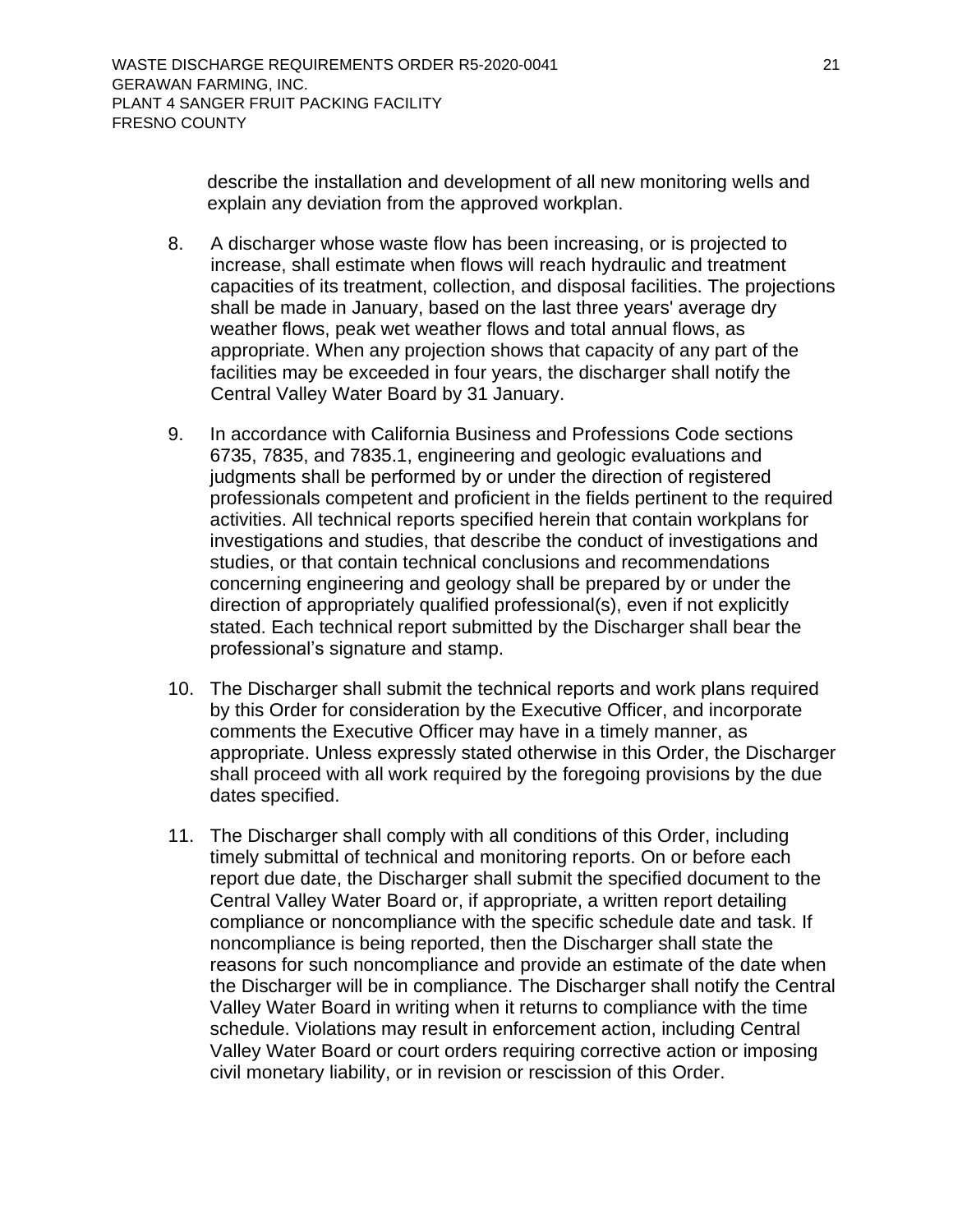- 12. The Discharger shall at all times properly operate and maintain all facilities and systems of treatment and control (and related appurtenances) that are installed or used by the Discharger to achieve compliance with the conditions of this Order. Proper operation and maintenance also includes adequate laboratory controls and appropriate quality assurance procedures. This provision requires the operation of back-up or auxiliary.
- 13. The Discharger shall use the best practicable cost-effective control technique(s) including proper operation and maintenance, to comply with this Order.
- 14. Per the SPRRs, the Discharger shall report promptly to the Central Valley Water Board any material change or proposed change in the character, location, or volume of the discharge.
- 15. In the event that the Discharger reports toxic chemical release data to the State Emergency Response Commission (SERC) pursuant to section 313 of the Emergency Planning and Community Right to Know Act (42 U.S.C. § 11023), the Discharger shall also report the same information to the Central Valley Water Board within 15 days of the report to the SERC.
- 16. In the event of any change in control or ownership of the WWTF, the Discharger must notify the succeeding owner or operator of the existence of this Order by letter, a copy of which shall be immediately forwarded to the Central Valley Water Board.
- 17. To assume operation as Discharger under this Order, the succeeding owner or operator must apply in writing to the Executive Officer requesting transfer of the Order. The request must contain the requesting entity's full legal name, the state of incorporation if a corporation, the name and address and telephone number of the persons responsible for contact with the Central Valley Water Board, and a statement. The statement shall comply with the signatory paragraph of Standard Provision B.3 and state that the new owner or operator assumes full responsibility for compliance with this Order. Failure to submit the request shall be considered a discharge without requirements, a violation of the Water Code. If approved by the Executive Officer, the transfer request will be submitted to the Central Valley Water Board for its consideration of transferring the ownership of this Order at one of its regularly scheduled meetings.
- 18. The Central Valley Water Board will review this Order periodically and will revise requirements when necessary.

If, in the opinion of the Executive Officer, the Discharger fails to comply with the provisions of this Order, the Executive Officer may refer this matter to the Attorney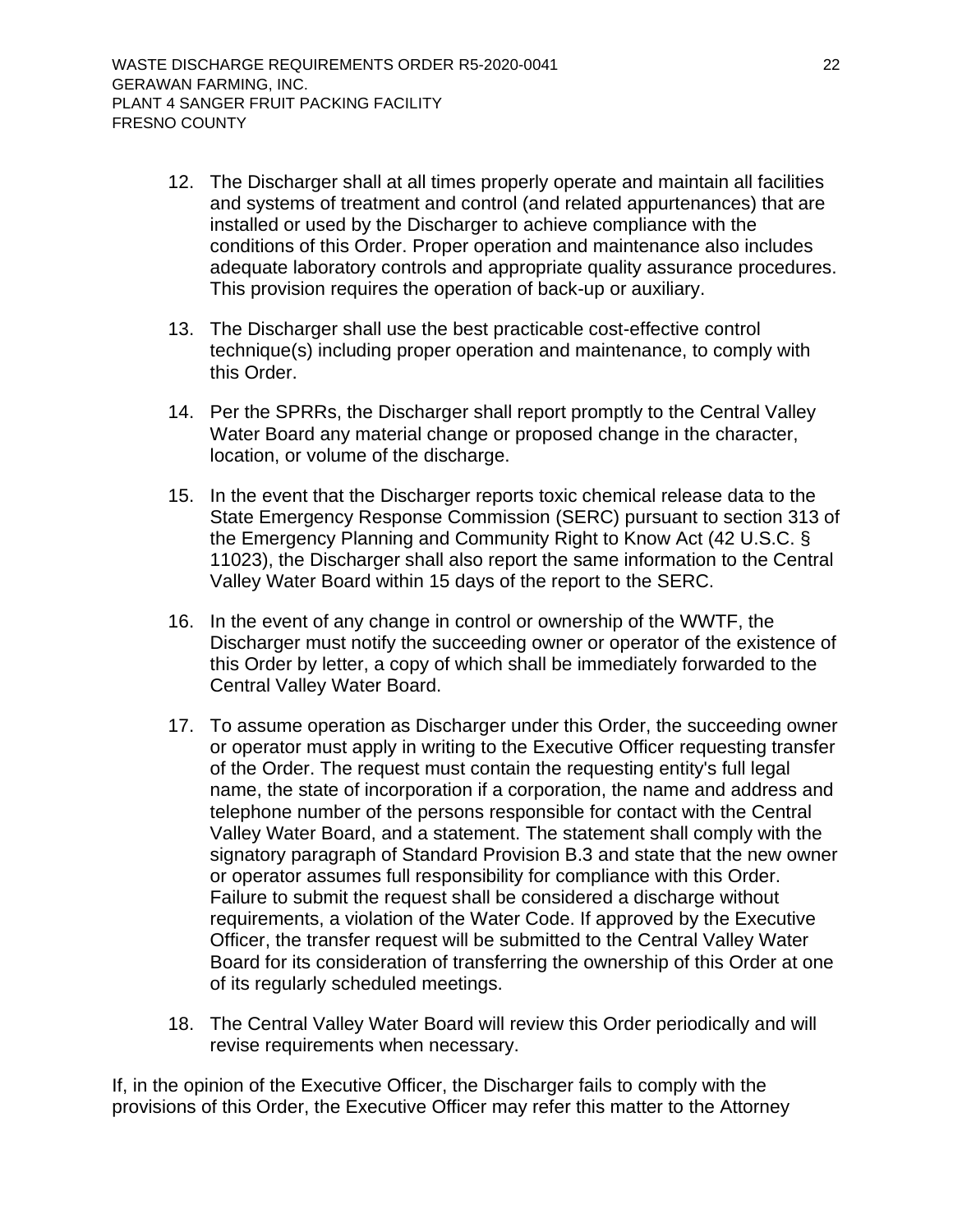[WASTE DISCHARGE REQUIREMENTS ORDER](#page-0-0) [R5-2020-0](#page-0-1)041 23 [GERAWAN FARMING, INC.](#page-0-2) PLANT 4 SANGER [FRUIT PACKING FACILITY](#page-0-3)  [FRESNO COUNTY](#page-0-4)

General for judicial enforcement, may issue a complaint for administrative civil liability, or may take other enforcement actions. Failure to comply with this Order may result in the assessment of Administrative Civil Liability of up to \$10,000 per violation, per day, depending on the violation, pursuant to the Water Code, including sections 13268, 13350 and 13385. The Central Valley Water Board reserves its right to take any enforcement actions authorized by law.

Any person aggrieved by this Central Valley Water Board action may petition the State Water Board for review in accordance with Water Code section 13320 and California Code of Regulations, title 23, section 2050 et seq. The State Water Board must receive the petition by 5:00 p.m. on the 30th day after the date of this Order; if the 30th day falls on a Saturday, Sunday, or state holiday, the petition must be received by the State Water Board by 5:00 p.m. on the next business day. [Copies of the law and regulations](https://www.waterboards.ca.gov/public_notices/petitions/water_quality/)  [applicable to filing petitions](https://www.waterboards.ca.gov/public_notices/petitions/water_quality/) are available on the Internet (at the address below) and will be provided upon request.

(http://www.waterboards.ca.gov/public\_notices/petitions/water\_quality)

### **ATTACHMENTS**

- Attachment  $A -$  Site Map
- Attachment B Facility Map
- Attachment C Requirements for Monitoring Well Installation Workplans and Monitoring Well Installation Reports
- Information Sheet
- Standard Provisions and Reporting Requirements (SPRRs), dated 1 March 1991
- Monitoring and Reporting Program [R5-2020-0](#page-0-1)041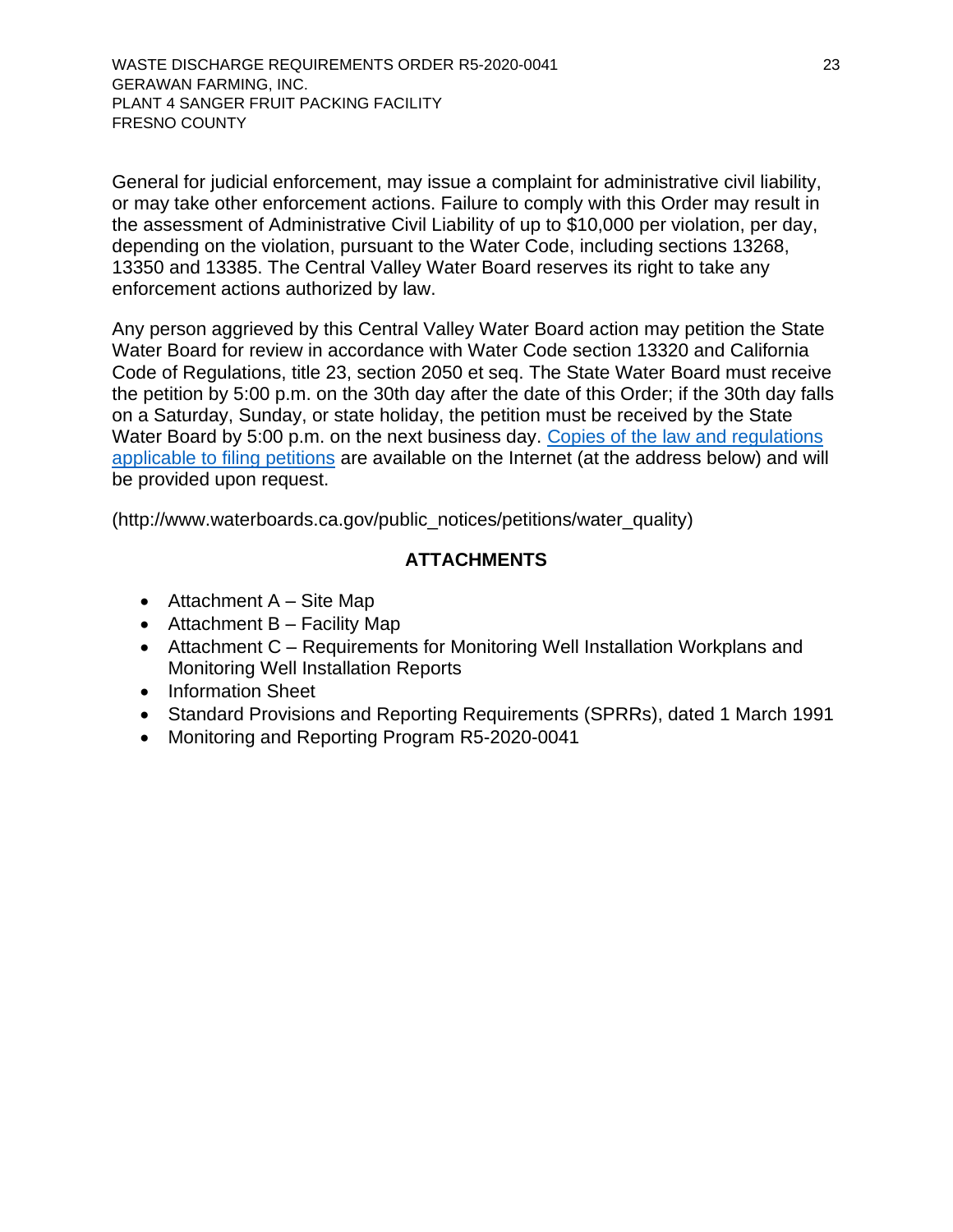[WASTE DISCHARGE REQUIREMENTS ORDER](#page-0-0) [R5-2020-0](#page-0-1)041 A.1 [GERAWAN FARMING, INC.](#page-0-2)  [PLANT 4 SANGER FRUIT PACKING FACILITY](#page-0-3)  [FRESNO COUNTY](#page-0-4)  **ATTACHMENT A**

# **ATTACHMENT A—SITE MAP**

<span id="page-28-0"></span>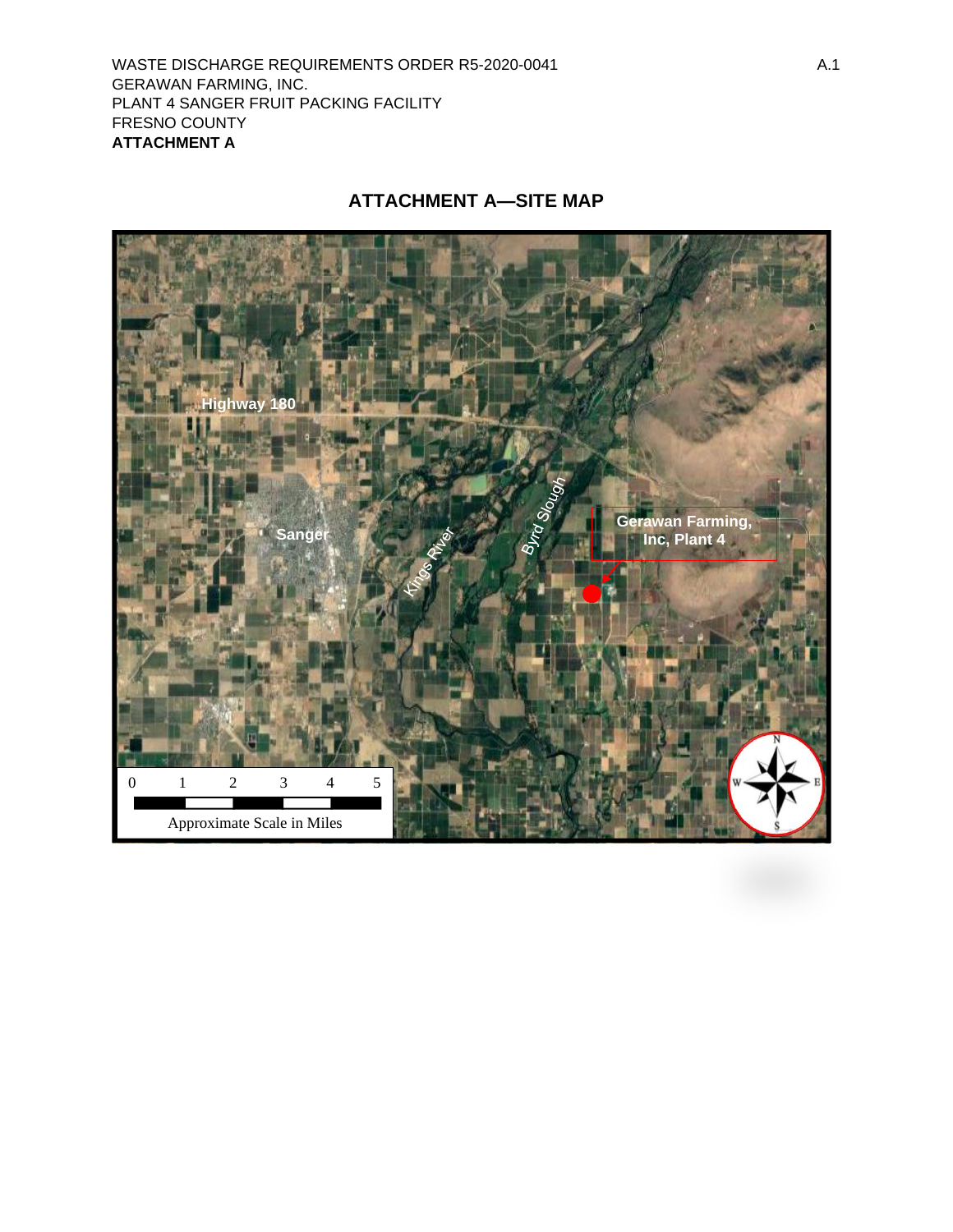<span id="page-29-0"></span>

# **ATTACHMENT B—FACILITY MAP**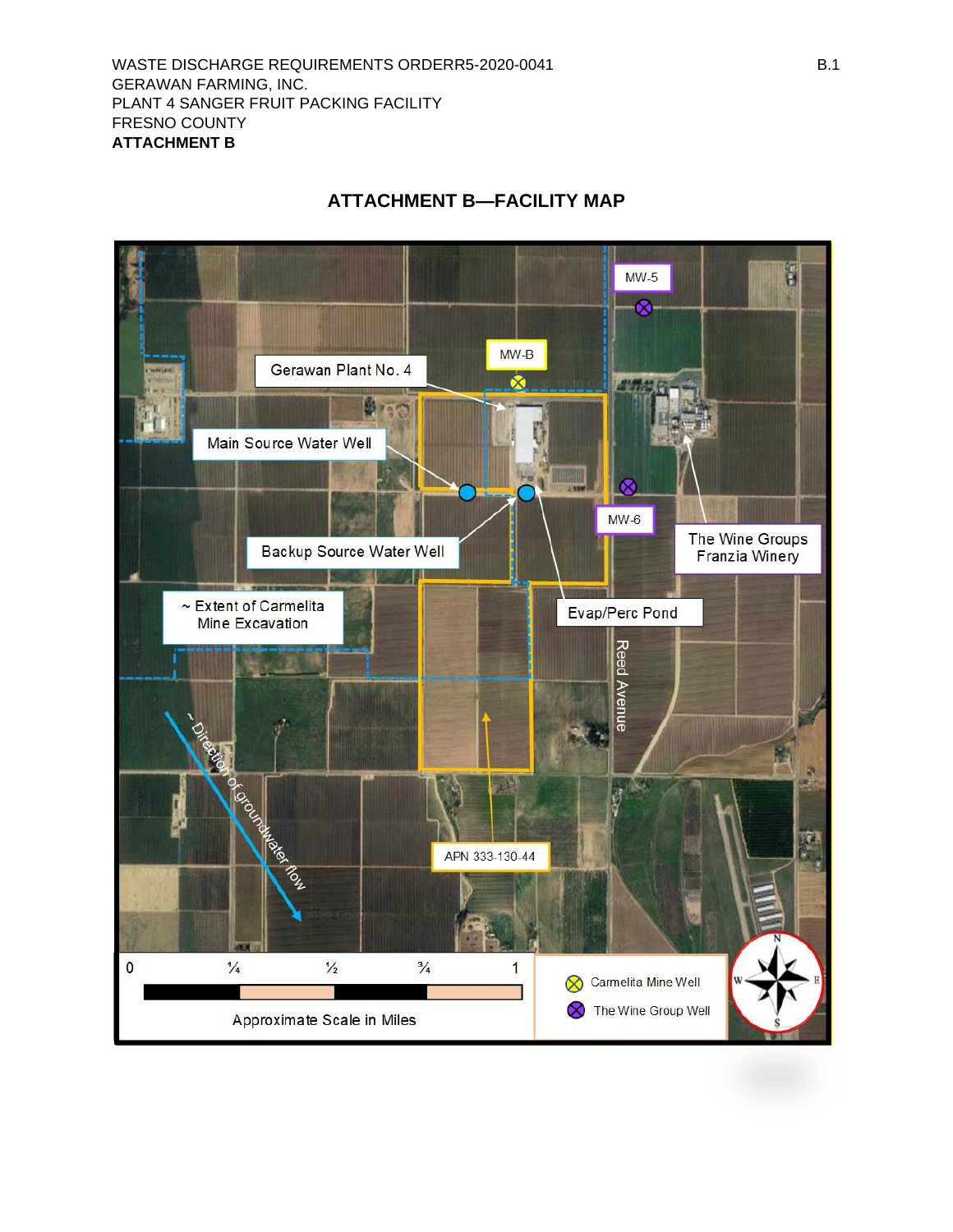# **ATTACHMENT C**

# <span id="page-30-0"></span>**Requirements for Monitoring Well Installation Work Plans and Installation Reports**

Prior to installation of groundwater monitoring wells, the Discharger shall submit a workplan containing, at a minimum, the information listed in Section 1, below. Wells may be installed after staff approves the workplan. Upon installation of the monitoring wells, the Discharger shall submit a well installation report which includes the information contained in Section 2 below. All workplans and reports must be prepared under the direction of, and signed by, a registered geologist or civil engineer licensed by the State of California.

## **SECTION 1 -Monitoring Well Installation Workplan and Groundwater Sampling and Analysis Plan**

The monitoring well installation workplan shall contain the following minimum information:

### **A. General Information:**

- Purpose of the well installation project
- Brief description of local geologic and hydrogeologic conditions
- Proposed monitoring well locations and rationale for well locations
- Topographic map showing facility location, roads, and surface water bodies
- Large scaled site map showing all existing on-site wells, proposed wells, surface drainage courses, surface water bodies, buildings, waste handling facilities, utilities, and major physical and man-made features

### **B. Drilling Details:**

- Description of the on-site supervision of drilling and well installation activities
- Description of drilling equipment and techniques
- Equipment decontamination procedures
- Soil sampling intervals (if appropriate) and logging methods

### **C. Monitoring Well Design (in narrative and/or graphic form):**

- Diagram of proposed well construction details:
	- o Borehole diameter
	- $\circ$  Casing and screen material, diameter, and centralizer spacing (if needed)
	- o Type of well caps (bottom cap either screw on or secured with stainless steel screws)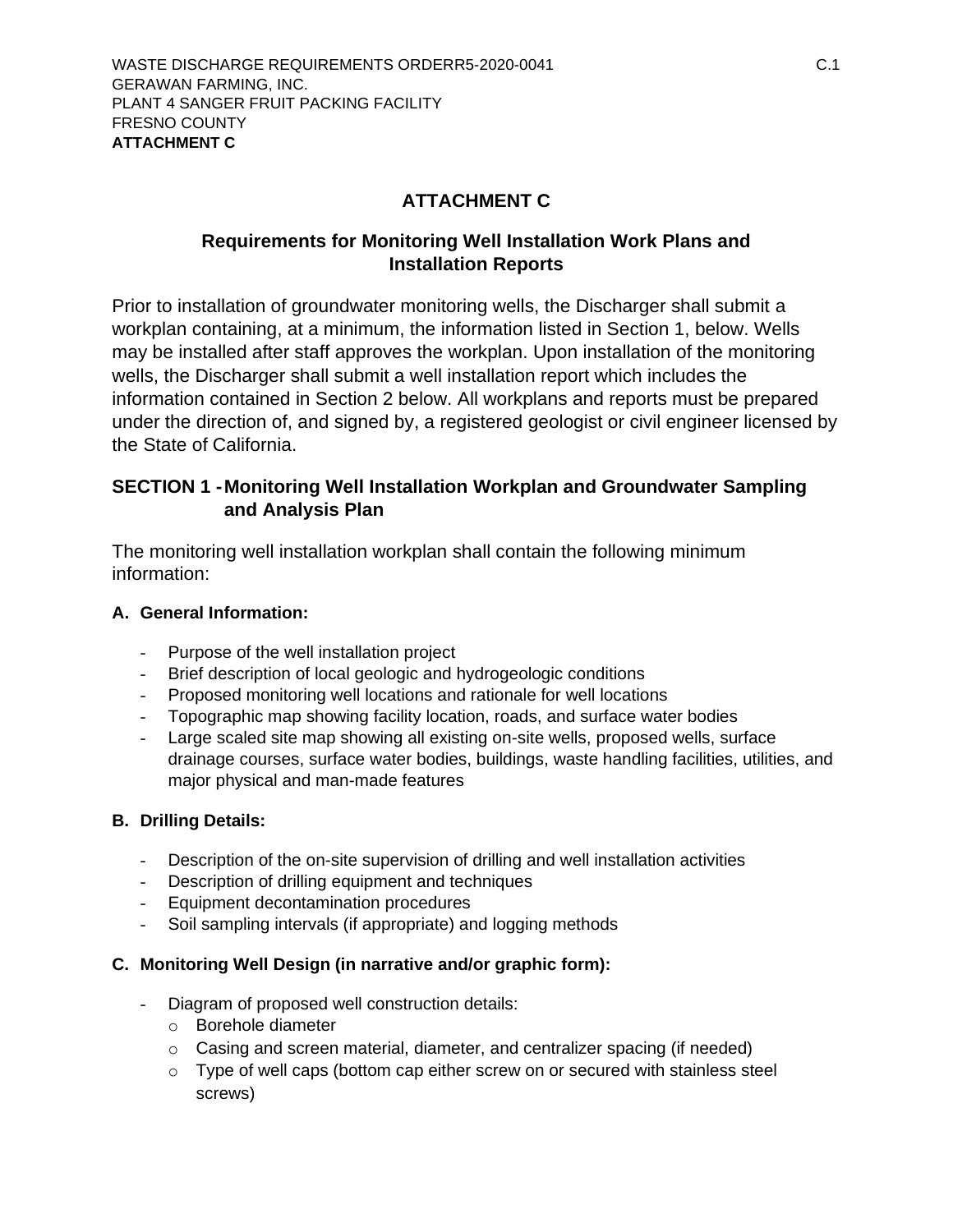- $\circ$  Anticipated depth of well, length of well casing, and length and position of perforated interval
- $\circ$  Thickness, position and composition of surface seal, sanitary seal, and sand pack
- o Anticipated screen slot size and filter pack

#### **D. Well Development (not to be performed until at least 48 hours after sanitary seal placement):**

- Method of development to be used (i.e., surge, bail, pump, etc.)
- Parameters to be monitored during development and record keeping technique
- Method of determining when development is complete
- Disposal of development water

#### **E. Well Survey (precision of vertical survey data shall be at least 0.01 foot):**

- Identify the Licensed Land Surveyor or Civil Engineer that will perform the survey
- Datum for survey measurements
- List well features to be surveyed (i.e. top of casing, horizontal and vertical coordinates, etc.)

#### **F. Schedule for Completion of Work**

### **G. Appendix: Groundwater Sampling and Analysis Plan (SAP)**

The Groundwater SAP shall be included as an appendix to the workplan, and shall be utilized as a guidance document that is referred to by individuals responsible for conducting groundwater monitoring and sampling activities.

Provide a detailed written description of standard operating procedures for the following:

- Equipment to be used during sampling
- Equipment decontamination procedures
- Water level measurement procedures
- Well purging (include a discussion of procedures to follow if three casing volumes cannot be purged)
- Monitoring and record keeping during water level measurement and well purging (include copies of record keeping logs to be used)
- Purge water disposal
- Analytical methods and required reporting limits
- Sample containers and preservatives
- Sampling
	- o General sampling techniques
	- o Record keeping during sampling (include copies of record keeping logs to be used)
	- o QA/QC samples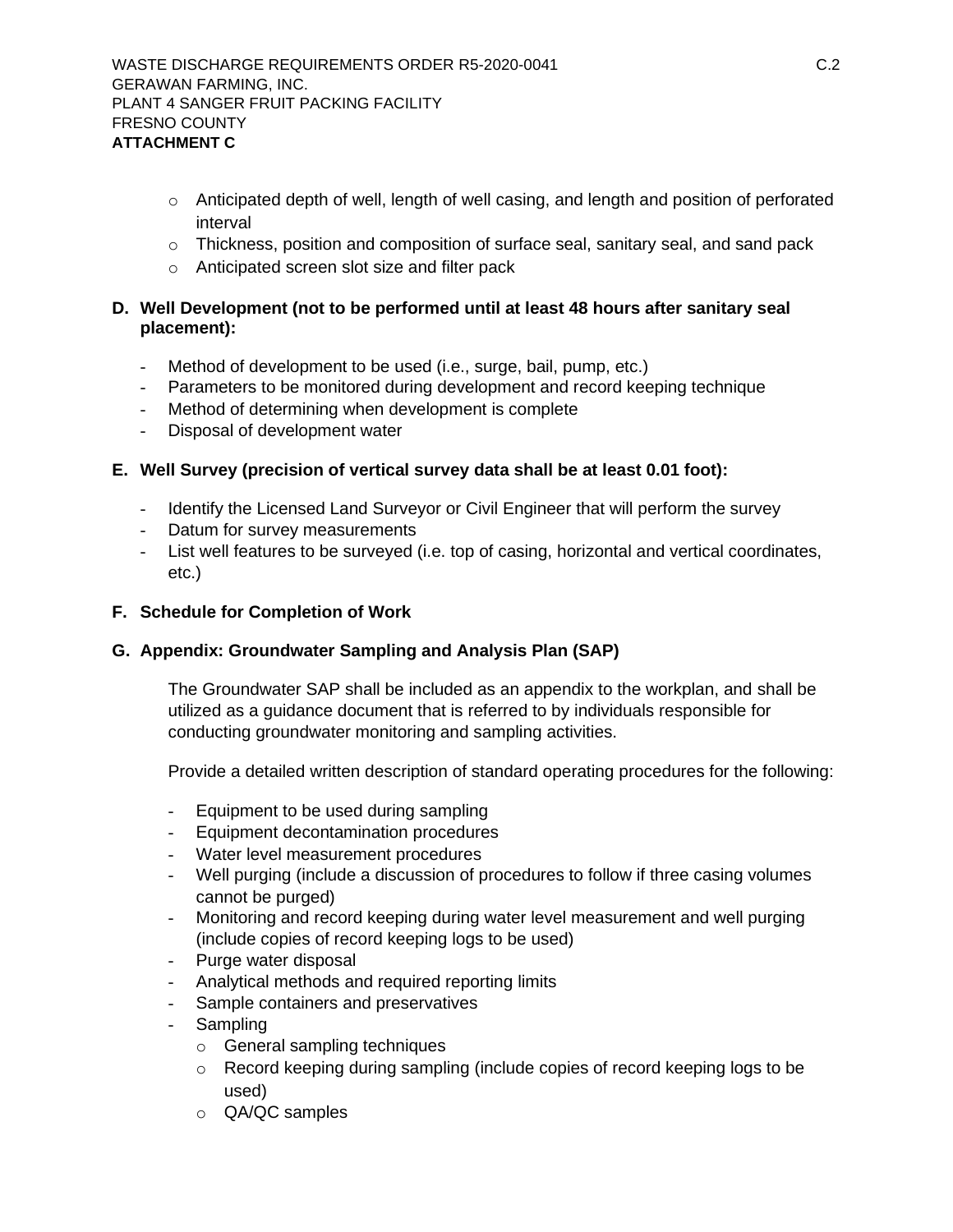- Chain of Custody
- Sample handling and transport

### **SECTION 2 - Monitoring Well Installation Report**

The monitoring well installation report must provide the information listed below. In addition, the report must also clearly identify, describe, and justify any deviations from the approved workplan.

#### **A. General Information:**

- Purpose of the well installation project
- Brief description of local geologic and hydrogeologic conditions encountered during installation of the wells
- Number of monitoring wells installed and copies of County Well Construction Permits
- Topographic map showing facility location, roads, surface water bodies
- Scaled site map showing all previously existing wells, newly installed wells, surface water bodies, buildings, waste handling facilities, utilities, and other major physical and man-made features.

#### **B. Drilling Details (in narrative and/or graphic form):**

- On-site supervision of drilling and well installation activities
- Drilling contractor and driller's name
- Description of drilling equipment and techniques
- Equipment decontamination procedures
- Soil sampling intervals and logging methods
- Well boring log (including the following):
	- o Well boring number and date drilled
	- o Borehole diameter and total depth
	- $\circ$  Total depth of open hole (same as total depth drilled if no caving or back-grouting occurs)
	- $\circ$  Depth to first encountered groundwater and stabilized groundwater depth
	- o Detailed description of soils encountered, using the Unified Soil Classification **System**

#### **C. Well Construction Details (in narrative and/or graphic form).**

- Well construction diagram, including:
	- o Monitoring well number and date constructed
	- o Casing and screen material, diameter, and centralizer spacing (if needed)
	- o Length of well casing, and length and position of perforated interval
	- $\circ$  Thickness, position and composition of surface seal, sanitary seal, and sand pack
	- $\circ$  Type of well caps (bottom cap either screw on or secured with stainless steel screws)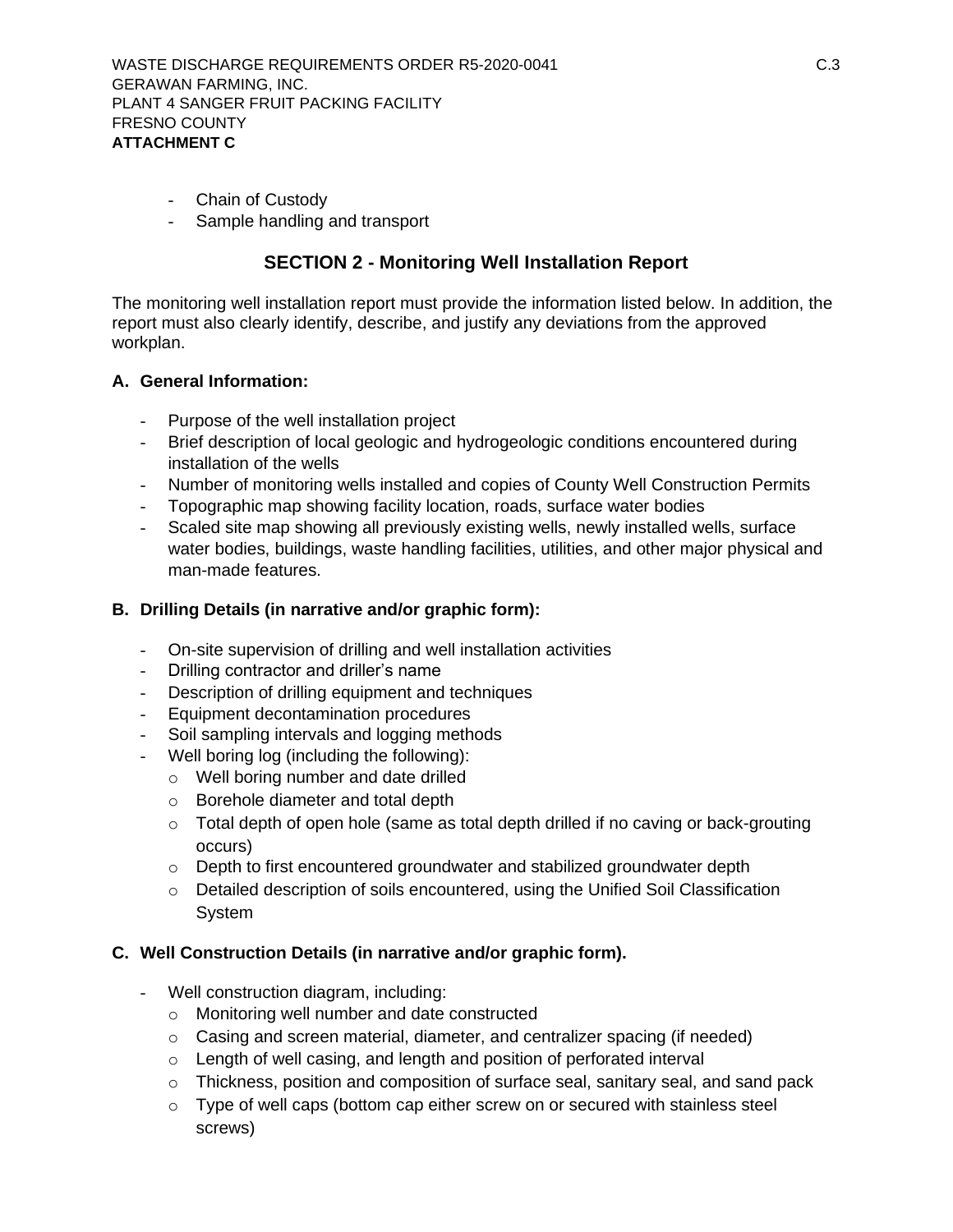#### **D. Well Development:**

- Date(s) and method of development
- How well development completion was determined
- Volume of water purged from well and method of development water disposal
- Field notes from well development should be included in report

#### **E. Well Survey (survey the top rim of the well casing with the cap removed):**

- Identify the coordinate system and datum for survey measurements
- Describe the measuring points (i.e. ground surface, top of casing, etc.)
- Present the well survey report data in a table

Include the Registered Engineer or Licensed Surveyor's report and field notes in appendix.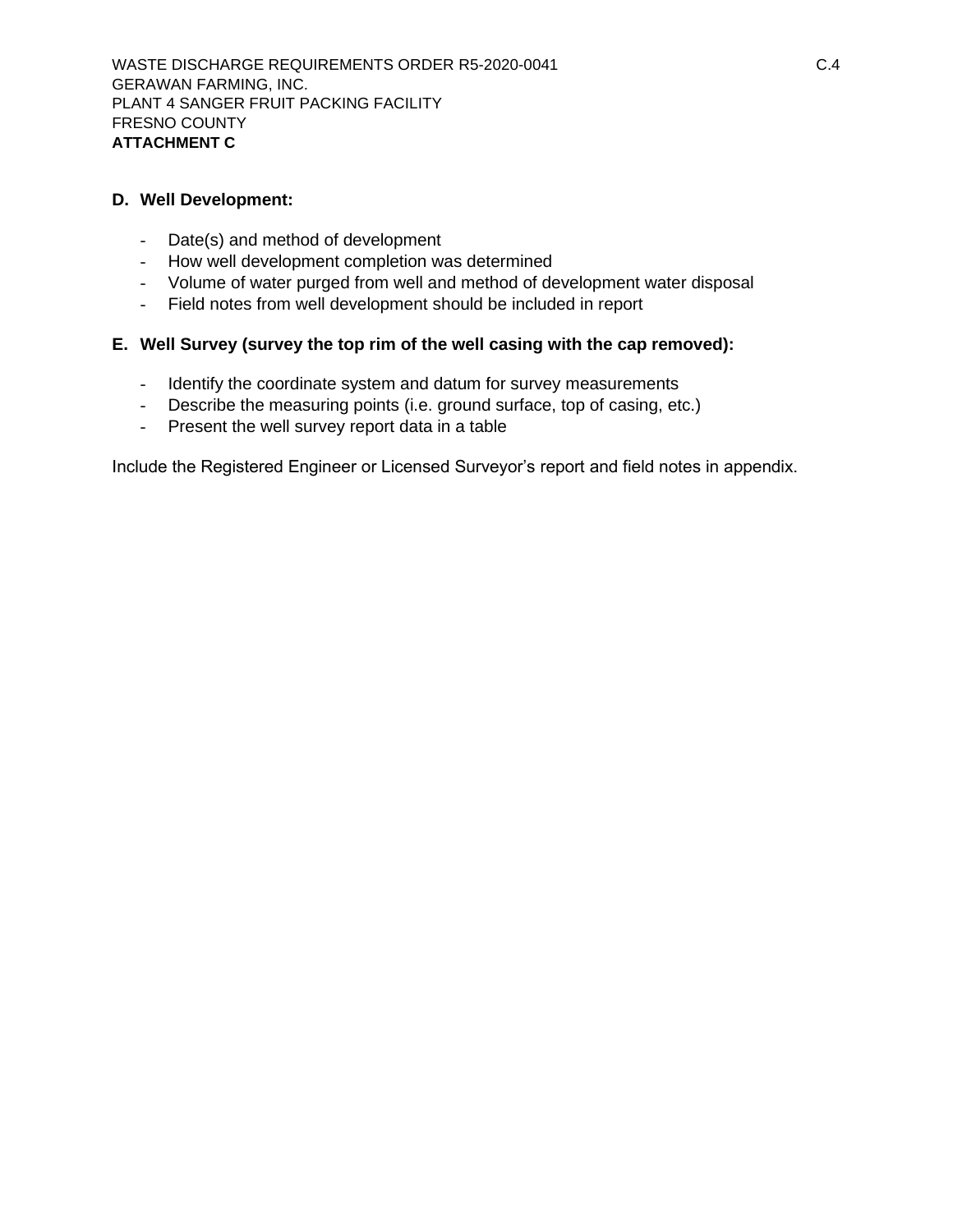# CALIFORNIA REGIONAL WATER QUALITY CONTROL BOARD CENTRAL VALLEY REGION

### [WASTE DISCHARGE REQUIREMENTS ORDER](#page-0-0) [R5-2020-0](#page-0-1)041 FOR [GERAWAN FARMING, INC.](#page-0-2) PLANT 4 SANGER [FRUIT PACKING FACILITY](#page-0-3)  [FRESNO COUNTY](#page-0-4)

# **INFORMATION SHEET**

# <span id="page-34-0"></span>**BACKGROUND**

Gerawan Farming, Inc. (Gerawan or Discharger) owns and operates a fruit packing facility at 14044 West Central Avenue in Sanger (referred to as Plant 4 Sanger Fruit Packing Facility or Facility). The Facility is on a portion of APN 333-130-44. Attachment A of the waste discharge requirements (WDRs) includes a Site Map. Fruit processing activities have been occurring at the Facility for years (the Plant 4 building was built around 1993). The Facility has not previously been regulated by WDRs.

The following technical reports and documents were submitted to the Central Valley Water Board to draft WDRs for the Facility.

- Technical Report for Report of Waste Discharge (RWD) for Gerawan Farming, Inc., Plant 4 Tree Fruit Packing Facility, Fresno County, 21 June 2019 prepared by EMKO Environmental, Inc.
- A Form 200 completed and signed by George Nikolich, Vice President, Technical Operations, Gerawan Farming, Inc.
- Revised Technical Report for RWD for Gerawan Farming, Inc., Plant 4 Tree Fruit Packing Facility, Fresno County, 28 August 2019 prepared by EMKO Environmental Inc.
- A 19 February 2020 letter from Gerawan Farming, Inc evaluating the reuse of fruit processing wastewater on adjacent lands.

## **WASTEWATER GENERATION AND DISPOSAL**

The Facility packs whole peaches, plums, and nectarines and wastewater is diverted to a four million-gallon capacity, unlined evaporation/percolation pond constructed below grade with a 24-inch above grade earthen berm around the edges of the pond. The packing process includes washing, sorting, and grading the fruit and packing occurs from about early May through late September, or approximately 120 days. The amount of water used varies from about 14,000 to 130,000 gallons per day (gpd) with an estimated average of 95,000 gpd. A water balance in the RWD indicated the evaporation/percolation pond could accept up to 11.4 million gallons of wastewater annually. The RWD conservatively assumes that 100 percent of the water used becomes wastewater.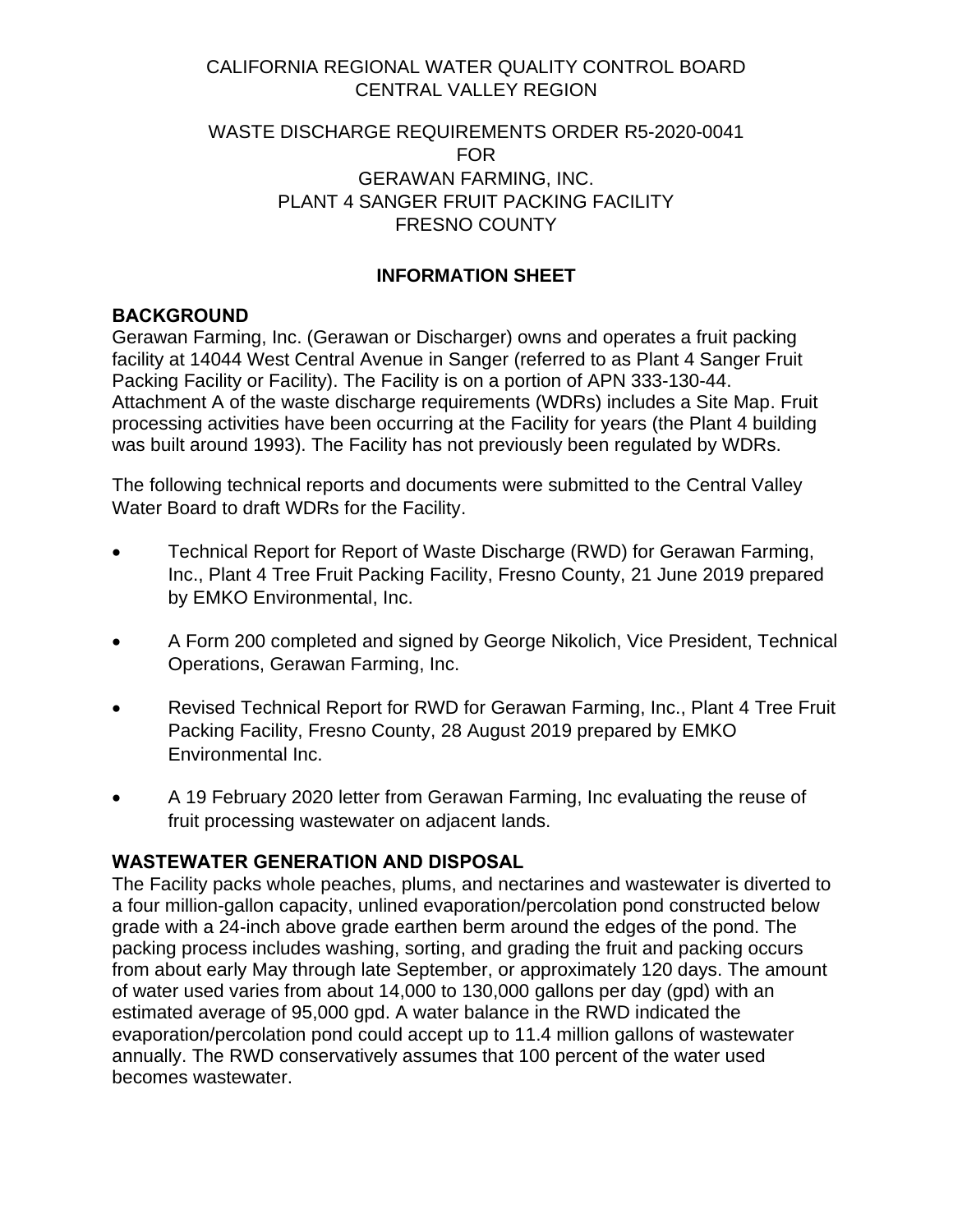[WASTE DISCHARGE REQUIREMENTS ORDER](#page-0-0) [R5-2020-0](#page-0-1)041 IS.2 [GERAWAN FARMING, INC.](#page-0-2) PLANT 4 SANGER [FRUIT PACKING FACILITY](#page-0-3)  [FRESNO COUNTY](#page-0-4)

Central Valley Regional Water Quality Control Board staff prepared Monitoring and Reporting Program R5-2019-0909 for the Facility in October 2019. The first quarter 2020 Self-Monitoring Report was submitted on 24 April 2020 but states that no discharge occurred during the first quarter 2020, so no data was available for review.

Effluent samples were collected from the discharge and from the source water for the Facility in May and June 2019 and are discussed in Findings 13 through 16 of the WDRs.

### **SOLIDS GENERATION AND DISPOSAL**

Culled fruit is hauled offsite for further processing in secondary markets or used as animal feed.

### **GROUNDWATER CONSIDERATIONS**

Groundwater conditions are discussed in Findings 23 through 25.

### **ANTIDEGRADATION**

Antidegradation analysis and conclusions are discussed in Findings 43 through 48 of the Order.

### **DISCHARGE PROHIBITIONS, DISCHARGE SPECIFICATIONS, AND PROVISIONS**

The Order limits the maximum daily average discharge to 130,000 gallons per day and the maximum annual discharge to 11.4 million gallons. This Order contains Effluent Limit B.1 that requires the 12-month rolling average EC of the discharge (monitored at EFF-001) to not exceed the 12-month flow-weighted average EC of the source water plus 500 µmhos/cm. The Order also includes Provision H.5 requiring submittal of a Salinity Reduction Study Work Plan.

### **MONITORING REQUIREMENTS**

Section 13267 of the California Water Code authorizes the Central Valley Water Board to require monitoring and technical reports as necessary to investigate the impact of waste discharges on waters of the State. Water Code Section 13268 authorizes assessment of civil administrative liability where appropriate. The Order includes effluent, pond, solids, and water supply monitoring requirements. This monitoring is necessary to characterize the discharge and evaluate compliance with the requirements and specifications in the Order.

### **SALT AND NITRATE CONTROL PROGRAMS REGULATORY CONSIDERATIONS**

As part of the Central Valley Salinity Alternatives for Long-Term Sustainability (CV-SALTS) initiative, the Central Valley Water Board adopted Basin Plan amendments (Resolution R5-2018-0034) incorporating new programs for addressing ongoing salt and nitrate accumulation in the Central Valley at its 31 May 2018 Board Meeting. On 16 October 2019, the State Water Resources Control Board adopted Resolution